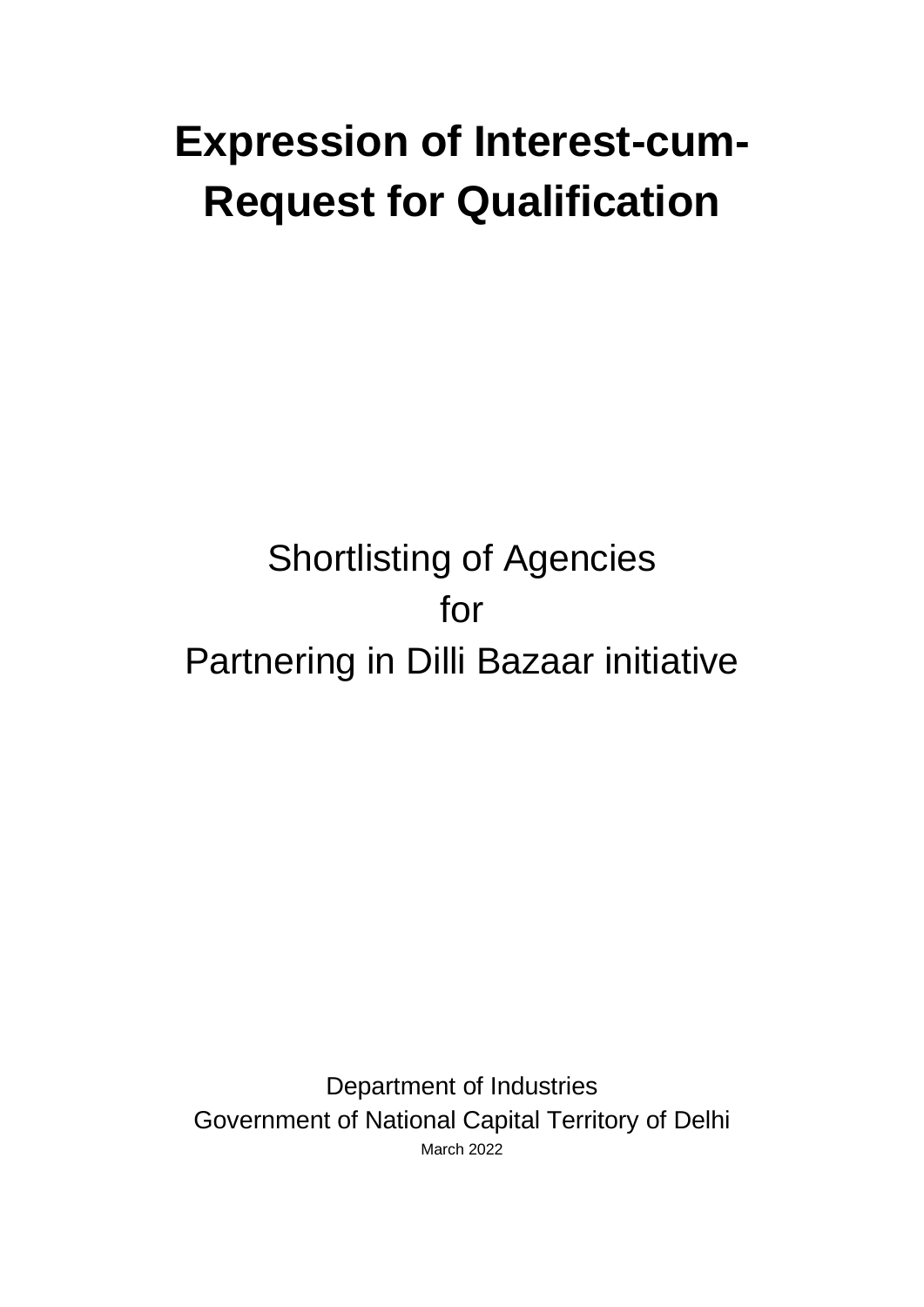## **Contents**

| $\mathbf{1}$ |              |                                                                           |  |  |  |
|--------------|--------------|---------------------------------------------------------------------------|--|--|--|
|              | 1.1          |                                                                           |  |  |  |
|              | 1.2          |                                                                           |  |  |  |
| $2^{\circ}$  |              |                                                                           |  |  |  |
|              | 2.1          |                                                                           |  |  |  |
|              | 2.2          |                                                                           |  |  |  |
|              | 2.3          |                                                                           |  |  |  |
|              | 2.4          |                                                                           |  |  |  |
| 3            |              |                                                                           |  |  |  |
| A.           |              |                                                                           |  |  |  |
|              | 3.1          |                                                                           |  |  |  |
|              | 3.2          |                                                                           |  |  |  |
|              | 3.3          |                                                                           |  |  |  |
|              | 3.4          |                                                                           |  |  |  |
|              | 3.5          |                                                                           |  |  |  |
|              | 3.6          |                                                                           |  |  |  |
| <b>B.</b>    |              |                                                                           |  |  |  |
|              |              |                                                                           |  |  |  |
|              | 3.7          |                                                                           |  |  |  |
|              | 3.8          |                                                                           |  |  |  |
|              | 3.9          |                                                                           |  |  |  |
|              | 3.10<br>3.11 |                                                                           |  |  |  |
|              | 3.12         |                                                                           |  |  |  |
|              | 3.13         |                                                                           |  |  |  |
| C.           |              |                                                                           |  |  |  |
|              |              |                                                                           |  |  |  |
| D.           |              |                                                                           |  |  |  |
| 4            |              |                                                                           |  |  |  |
| 5            |              |                                                                           |  |  |  |
|              |              | THE INDICATIVE TIMELINES FOR THIS EOI-CUM-RFQ PROCESS ARE AS FOLLOWS:  15 |  |  |  |
|              |              |                                                                           |  |  |  |
|              |              |                                                                           |  |  |  |
|              |              |                                                                           |  |  |  |
|              |              |                                                                           |  |  |  |
|              |              |                                                                           |  |  |  |
|              |              |                                                                           |  |  |  |
|              |              |                                                                           |  |  |  |
|              |              |                                                                           |  |  |  |
|              |              |                                                                           |  |  |  |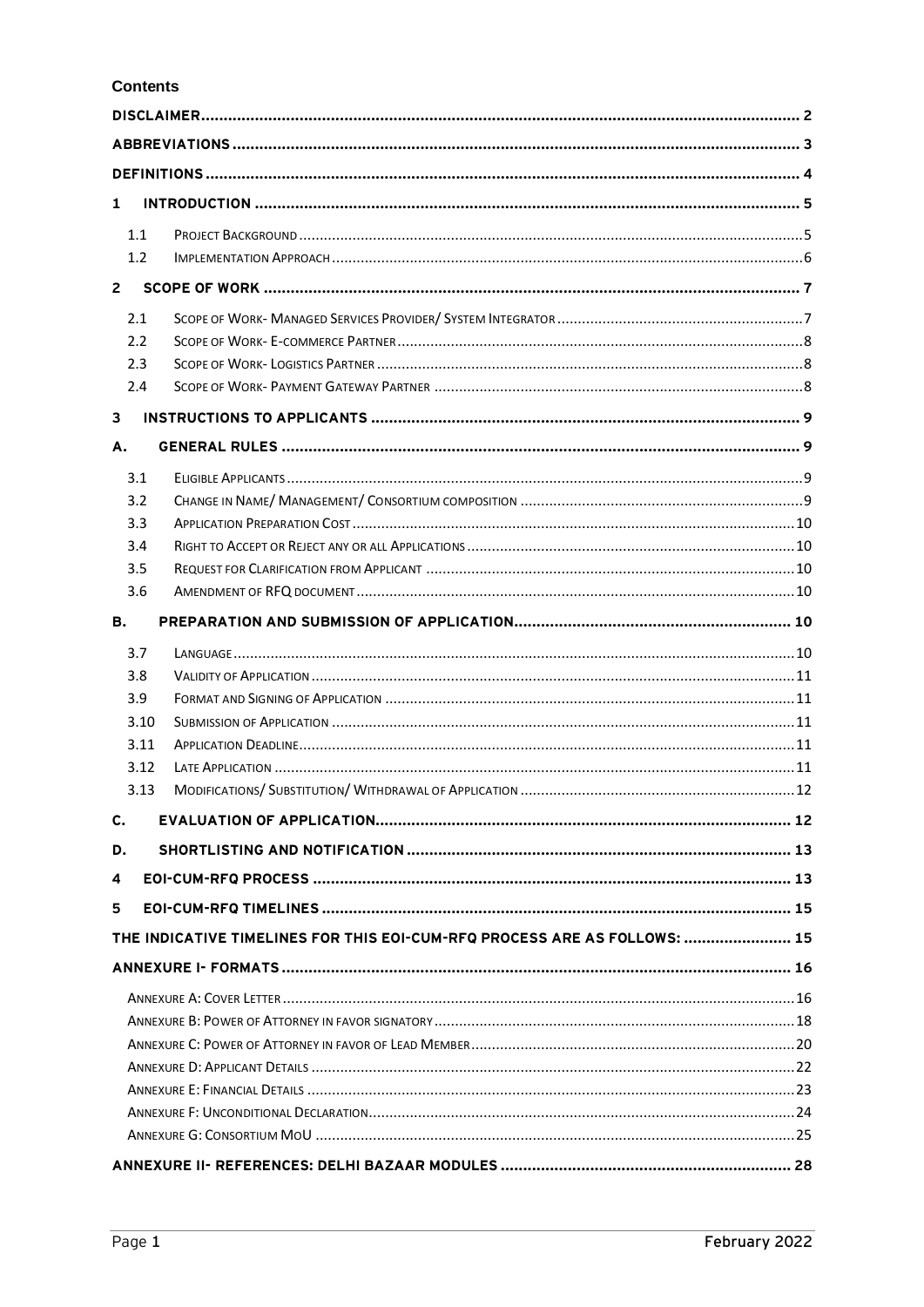#### <span id="page-2-0"></span>**Disclaimer**

The information contained in this Expression of Interest-cum-Request for Qualification document (the "EOI-cum-RFQ") or subsequently provided to Applicant(s), whether verbally or in documentary or any other form, by or on behalf of Department of Industries (DOI) or any of its employees or advisors, is provided to Applicant(s) on the terms and conditions set out in this EOI-cum-RFQ and such other terms and conditions subject to which such information is provided.

This EOI-cum-RFQ is not an agreement and is neither an offer nor invitation by DOI to the prospective Applicants or any other person. The purpose of this EOI-cum-RFQ is to provide interested parties with information that may be useful to them in the formulation of their application for shortlisting pursuant to this EOI-cum-RFQ (the "Application"). This EOI-cum-RFQ includes statements, which reflect various assumptions and assessments arrived at by DOI in relation to the Project. Such assumptions, assessments and statements do not purport to contain all the information that each Applicant may require. This EOI-cum-RFQ may not be appropriate for all persons, and it is not possible for DOI, its employees or advisors to consider the objectives, financial situation and particular needs of each party who reads or uses this EOI-cum-RFQ. The assumptions, assessments, statements and information contained in this EOI-cum-RFQ may not be complete, accurate, adequate or correct. Each Applicant may therefore, conduct their own investigations and analysis and should check the accuracy, adequacy, correctness, reliability and completeness of the assumptions, assessments, statements and information contained in this EOI-cum-RFQ and obtain independent advice from appropriate sources.

Information provided in this EOI-cum-RFQ to the Applicant(s) is on a wide range of matters, some of which may depend upon interpretation of law. The information given is not intended to be an exhaustive account of statutory requirements and should not be regarded as a complete or authoritative statement of law. DOI accepts no responsibility for the accuracy or otherwise for any interpretation or opinion on law expressed herein.

DOI, its employees and advisors make no representation or warranty and shall have no liability to any person, including any Applicant or Bidder, under any law, statute, rules or regulations or tort, principles of restitution or unjust enrichment or otherwise for any loss, damages, cost or expense which may arise from or be incurred or suffered on account of anything contained in this EOI-cum-RFQ or otherwise, including the accuracy, adequacy, correctness, completeness or reliability of the EOI-cum-RFQ and any assessment, assumption, statement or information contained therein or deemed to form part of this EOI-cum-RFQ or arising in any way with shortlisting of Applicants for participation in the Bidding Process.

DOI also accepts no liability of any nature whether resulting from negligence or otherwise howsoever caused arising from reliance of any Applicant upon the statements contained in this EOI-cum-RFQ.

DOI may, in its absolute discretion but without being under any obligation to do so, update, amend or supplement the information, assessment or assumptions contained in this EOI-cum-RFQ.

The issue of this EOI-cum-RFQ does not imply that DOI is bound to select and short-list pre-qualified Applications for Bid Stage or to appoint the selected Bidder or Contractor, as the case may be, for the Project and DOI reserves the right to reject all or any of the Applications or Bids without assigning any reasons whatsoever.

The Applicant shall bear all its costs associated with or relating to the preparation and submission of its Application including but not limited to preparation, copying, postage, delivery fees, expenses associated with any demonstrations or presentations which may be required by DOI or any other costs incurred in connection with or relating to its Application. All such costs and expenses will remain with the Applicant and DOI will not be liable in any manner whatsoever for the same or for any other costs or other expenses incurred by an Applicant in preparation or submission of the Application, regardless of the conduct or outcome of the Application Process.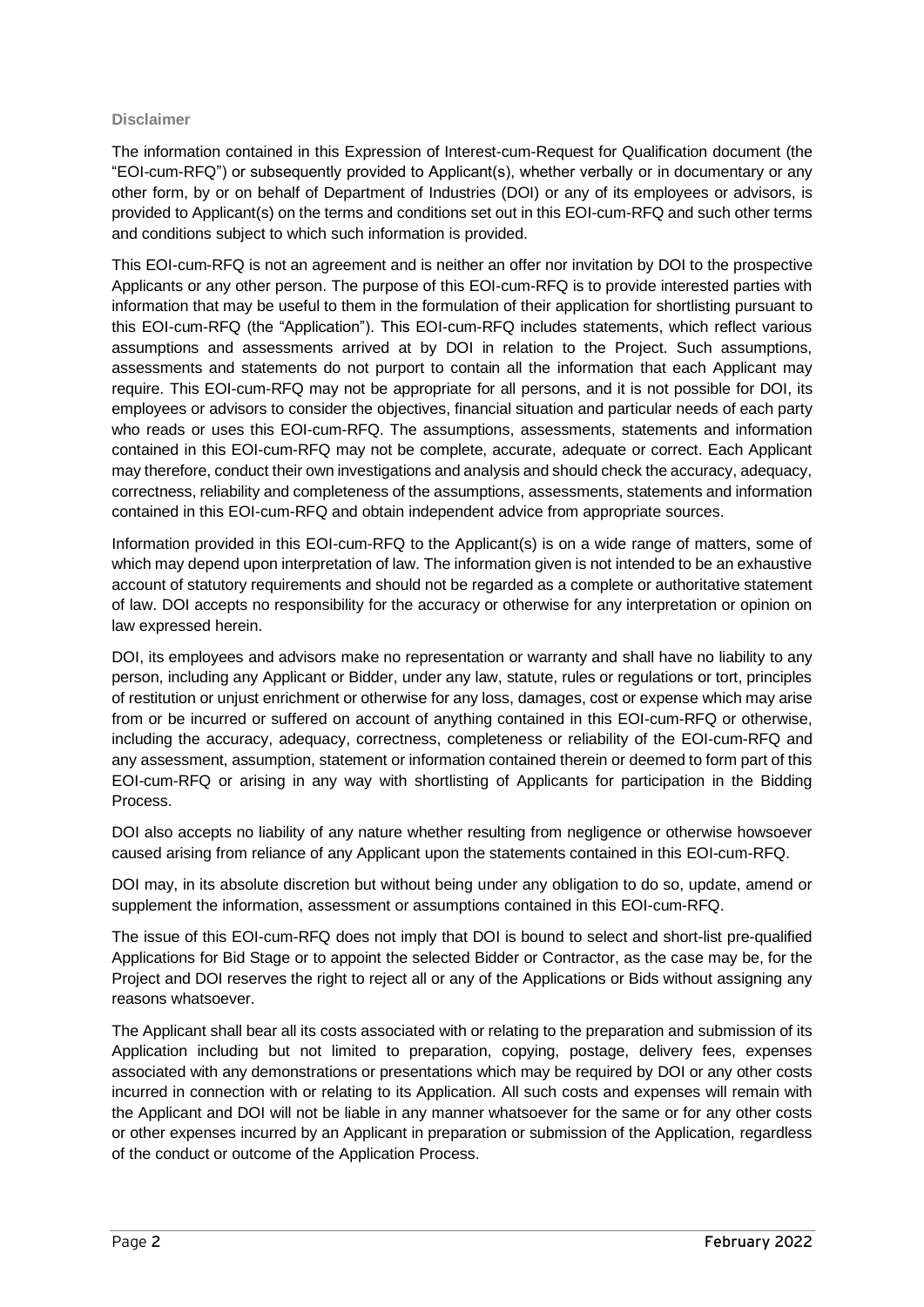## <span id="page-3-0"></span>**Abbreviations**

| API              | Application Programming Interface                                           |
|------------------|-----------------------------------------------------------------------------|
| B2B              | <b>Business to Business</b>                                                 |
| B <sub>2</sub> C | <b>Business to Consumer</b>                                                 |
| <b>DGFT</b>      | Directorate General of Foreign Trade                                        |
| DOI              | Department of Industries, Government of National Capital Territory of Delhi |
| <b>FAQ</b>       | <b>Frequently Asked Question</b>                                            |
| <b>GNCTD</b>     | Government of National Capital Territory of Delhi                           |
| HS               | Harmonized System                                                           |
| <b>IMPS</b>      | Immediate Payment Service                                                   |
| IT               | Information Technology                                                      |
| <b>KYC</b>       | Know Your Customer                                                          |
| <b>MIS</b>       | Management Information System                                               |
| MoU              | Memorandum of Understanding                                                 |
| <b>MSP</b>       | <b>Managed Service Provider</b>                                             |
| <b>NEFT</b>      | <b>National Electronic Funds Transfer</b>                                   |
| QR               | <b>Quick Response</b>                                                       |
| <b>RTGS</b>      | <b>Real-Time Gross Settlement</b>                                           |
| <b>ONDC</b>      | Open Network for Digital Commerce                                           |
| PoD              | Payment on Delivery                                                         |
| PoS              | Point of Sale                                                               |
|                  | EOI-cum-RFQ Expression Of Interest Cum Request For Qualification            |
| <b>RFP</b>       | <b>Request For Proposal</b>                                                 |
| <b>SLA</b>       | Service-Level Agreement                                                     |
| <b>SEO</b>       | Search Engine Optimization                                                  |
| <b>SMS</b>       | <b>Short Messaging Service</b>                                              |
| SOP              | <b>Standard Operating Procedure</b>                                         |
| <b>UPI</b>       | Unified Payments Interface                                                  |
| <b>RWA</b>       | <b>Resident Welfare Association</b>                                         |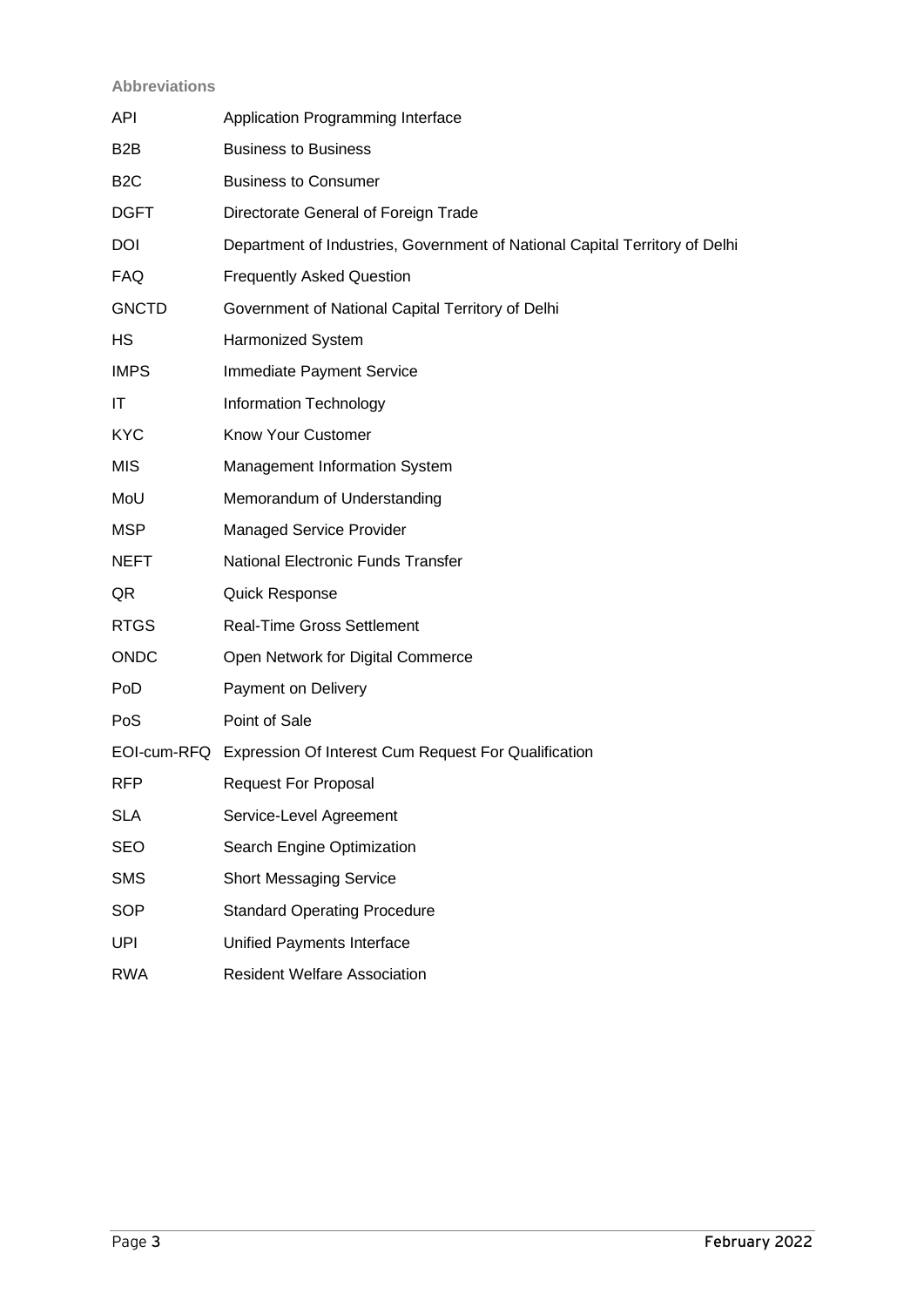<span id="page-4-0"></span>**Definitions**

| Applicant             | Refers to an Individual Applicant or a Consortium Applicant as the case may be.                                                                                                                                                                                                                                                                                 |
|-----------------------|-----------------------------------------------------------------------------------------------------------------------------------------------------------------------------------------------------------------------------------------------------------------------------------------------------------------------------------------------------------------|
| Application           | Document for request for shortlisting prepared in response to this EOI-cum-RFQ<br>document in the format given in the Annexures.                                                                                                                                                                                                                                |
| Authority             | Department of Industries, Office of the Commissioner of Industries,<br>419,<br>FIE,<br>Udyog<br>Sadan,<br>Patparganj<br>Indl.<br>Patparganj,<br>Area,<br>Delhi-110 092 Website: www.industries.delhigovt.nic.in, Phone: +91-11-<br>22157034 represented by Commissioner Industries, Industries Department,<br>Government of National Capital Territory of Delhi |
| <b>Bidder</b>         | Shortlisted Applicants submitting their Proposals in response to the RFP.                                                                                                                                                                                                                                                                                       |
| Company               | A Company registered under the Companies Act, 2013.                                                                                                                                                                                                                                                                                                             |
| Consortium            | A group of entities registered in India and formed by a MoU to partner for this<br>Dilli Bazaar project.                                                                                                                                                                                                                                                        |
| <b>Financial Year</b> | The 12-month period, in case of:<br>• Indian entity, commencing from the 1st day of April of any year and ending on<br>the 31st day of March of the following calendar year.<br>• Foreign entity, its usual accounting period.                                                                                                                                  |
| Lead Member           | Such member of the Consortium which has been designated so by the other<br>members of the Consortium and also authorized by them to represent each one<br>of them and enter into contracts for and on their behalf.                                                                                                                                             |
| Net Worth             | Paid-up share capital + Reserves and surpluses (Excluding Revaluation<br>Reserves) - Preliminary, pre-operative expenditure and miscellaneous<br>expenditure to the extent not written off, as per the annual report and as adjusted<br>with any qualifications in the Auditors' Report.                                                                        |
| Platform              | Web-based or mobile-application designed, development, operated and<br>maintained by the Applicant.                                                                                                                                                                                                                                                             |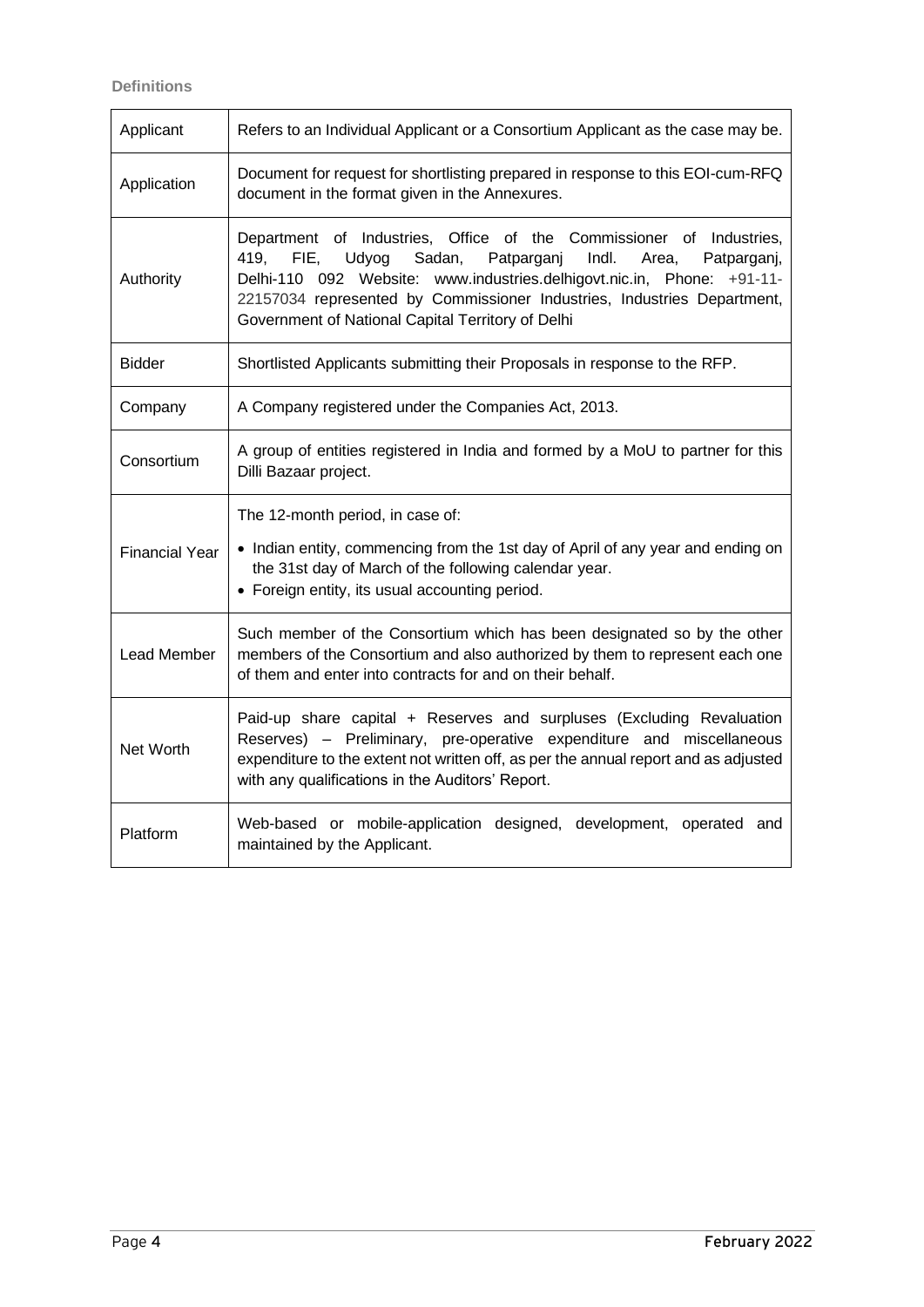#### <span id="page-5-1"></span><span id="page-5-0"></span>**1 Introduction**

## **1.1 Project Background**

Covid-19 has led to a surge in e-commerce and accelerated digital transformation. As lockdowns become the new normal, there is a rapid increase in purchase of goods and services online. The Government of National Capital Territory of Delhi (GNCTD) plans to take this opportunity to recognize the challenges of online businesses and be an active player & enabler of digital economy for Delhi Markets.

An e-commerce marketplace '**Dilli Bazaar**' is being conceptualized by GNCTD to cater the growing need of digital presence for local businesses and combat the staggered growth of Delhi traders, sellers, wholesalers, service providers and manufacturing units. The objective is to help them reach a larger customer base worldwide with their unique products and services.

The city being one of the most favorable places across country to experience the iconic markets, shop for different kinds of products, faced the wrath of longer shutdown during pandemic lockdowns, despite the boom in online business. This digital Bazaar is a step towards helping Delhi sellers capitalize on pandemic-induced e-commerce opportunity and seize this opportunity to reach a global online presence. The Bazaar will help to showcase the markets, shops, products, and services, through detailed product/ service catalogues, and thereby help easy discovery. On the other hand, buyer, whether B2C or B2B, gets to experience the markets, shop at the comfort of their home and order products on a single click.

The Bazaar plans to go a step forward from being just an e-commerce platform to introducing virtual market tours wherein the customers and visitors will be able to view market streets and shops, easing the journey of their purchase and itinerary planning. Along with this, dedicated market intelligence services for trade and exports will be provided through the Bazaar.



*Diagram - Delhi Bazaar Construct*

Dilli Bazaar Portal has been envisaged to be a one-stop solution for all businesses with the following components from the above diagram:

- **1. On-boarding** The Bazaar will on-board B2B and B2C businesses in Delhi including traders, sellers, wholesalers, service providers and manufacturers. Their profiles will be verified by the respective market associations/ RWAs and other respective governing bodies.
- **2. Discover –** The Bazaar may have advanced search capabilities, allowing search options, filter and sort activities by products, markets, location and shops. The portal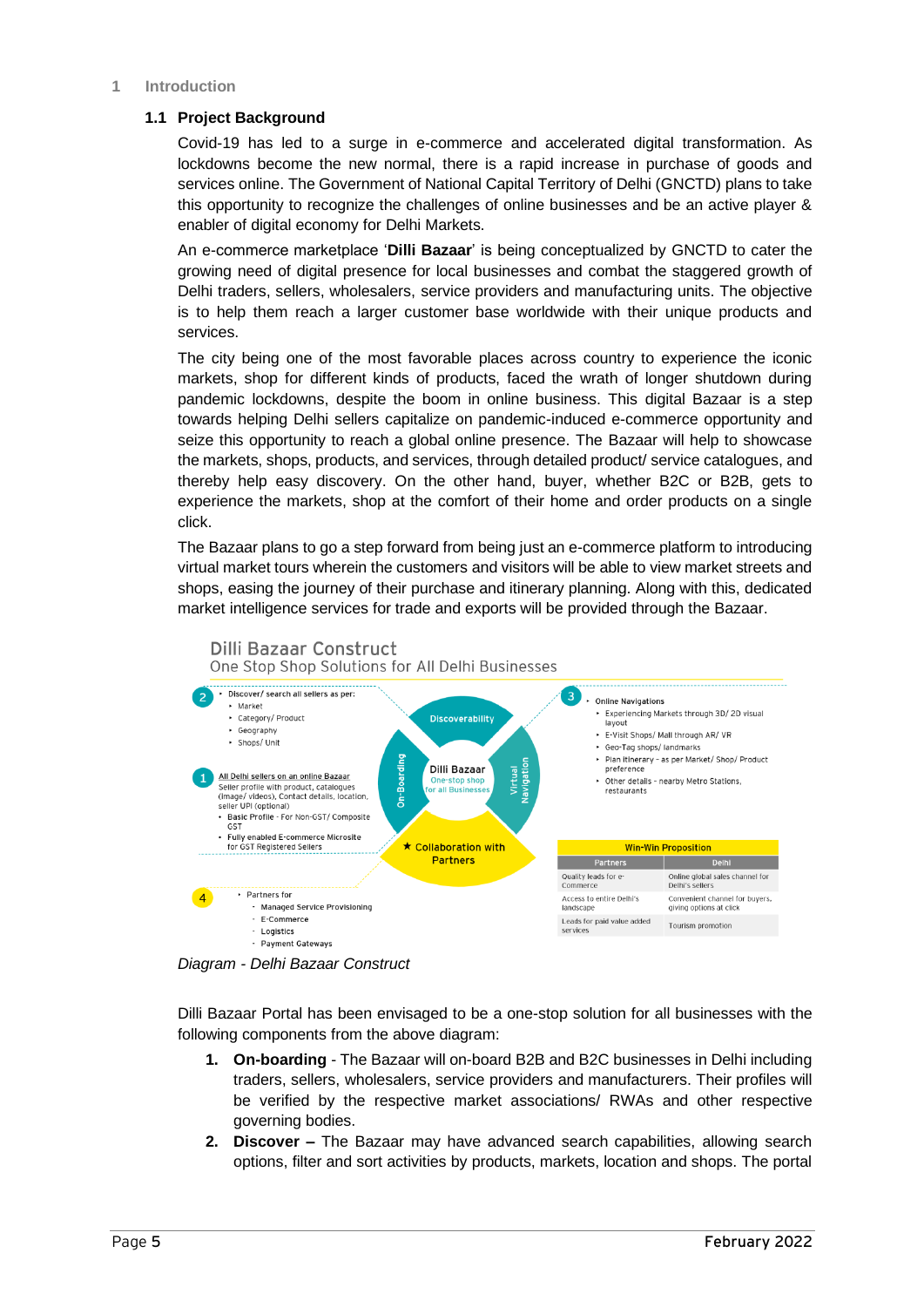is being contemplated to be ONDC compliant, thereby providing enhanced discoverability of the sellers and products.

- **3. Online navigation –** This is one-of-its-kind feature of Dilli Bazaar portal for the buyers enabling experiential market navigation through virtual walkthroughs. The objective is to help fill the gap between online and offline market presence.
- **4. Integration with Partners –**This feature on the portal will help sellers with an additional and external functionality to complete transactions and fulfilment.

## <span id="page-6-0"></span>**1.2 Implementation Approach**

The Authority is contemplating partnership with various stakeholders to enter into a contractual agreement with predefined terms and conditions.

Such partners may be selected through a bidding process, divided into two stages:

**Stage 1:** Expression Of Interest-cum-Request For Qualification (EOI-cum-RFQ) and

**Stage 2:** Request for Proposal (RFP)

for the following types of Service Partnership:

a. **MSP (Managed Services Provider/ System Integrator)**: To design, develop, operate, manage and maintain the entire program, including the digital portal as well as other services. Further details are given in this document.

In order to offer a bouquet of services for easy integration with seller storefront, the Authority envisages below listed integration categories of partnership for Dilli Bazaar:

- b. **E-Commerce Partner:** To provide e-commerce solution, through hyperlinking or full integration
- c. **Logistics Partner:** To provide end-to end logistics solution, through hyperlinking or full integration
- d. **Payment Gateway Partner:** To provide electronic payment service solution, through hyperlinking or full integration

#### **An Applicant may choose to collaborate as being one or more type of Partner.**

In this respect, the Authority invites Applications under this document from agencies interested in partnering for successful implementation of Dilli Bazaar program. The shortlisted Applicants will be entitled to participate in the next stage and will be issued RFP document.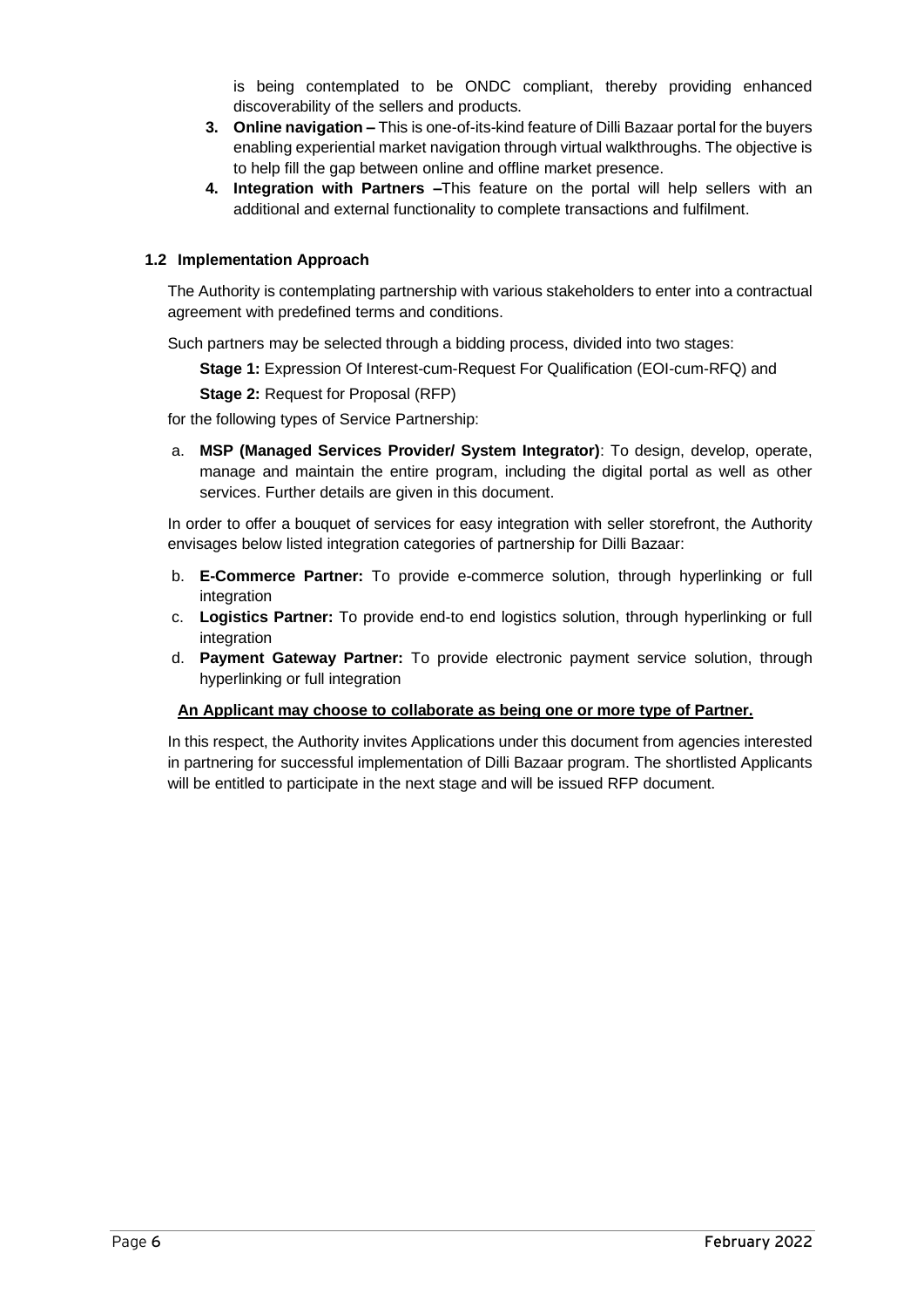## <span id="page-7-1"></span><span id="page-7-0"></span>**2.1 Scope of Work- Managed Services Provider/ System Integrator**

The Authority plans to select just one Managed Services Provider (MSP)/ System Integrator to design, develop, operate, manage and maintain the entire program, including the digital portal as well as other services.

Appended below is the broad indicative scope of work for MSP:

- Develop systems and procedures for online on-boarding of sellers, including registration and verification to capture all necessary data, further developing a microsite/ storefront for each seller. Microsite is an independent storefront offered to the sellers which allows them to showcase their basic profile including name, contact details etc. and respective product catalogues as per their design and convenience. The seller may choose to keep its microsite/ storefront static or on the other hand, enable e-Commerce on that.
- To highlight the functionalities envisaged for Dilli Bazaar, list of indicative modules with summary has been provided as **Annexure II.**
- Among other things, the portal will have dedicated fronts for buyers and seller, as mentioned below:
	- a. **Buyer app/ front**  The app to have advanced search capabilities allowing buyers to search for products/ markets/ locations/ shops as per their requirement. The search analytics may use advanced features to capture user's buying behavior and display product recommendations accordingly.

Additional requirements for buyer app/ front:

**Virtual Navigation Services:** The portal shall enable navigation and experiential walkthroughs of select markets. To enable these services, the platform to integrate navigation requirements such as "Zoom in" for virtual markets, virtual view of shops, 3D & 2D experiential walk-through, street view/ landmarks and nearby places.

**b. Seller app/ front** – The app to allow seller login and further facilitate development of seller profile, product catalogues and their storefront. The MSP may design smart and innovative master catalogue for products and services with advanced features like text-to-speech and image sensing product descriptions.

Additional requirements for seller app/ front:

**Inventory Management Services**: The MSP is expected to enable Inventory Management Service to automate, track and plan inventory by integrating their services to a seller storefront. The services & systems can also include innovative tracking and planning mechanisms like POS integration, ERP integration, etc. which helps the seller in efficient and effective business planning.

It is highlighted that the portal to be developed may be ONDC compliant.

- The Bazaar should be accessible in at least two languages, namely English & Hindi.
- The design & development of the Bazaar to include:
- a. **Open architecture –** Improve flexibility by implementing a scalable open architecture system that can adapt and evolve.
- b. **Modular design –** State-of- the-art technology and easily upgradeable modular design.
- c. **Compliance with security standards –** implement highly effective security to meet seller standards and other e-commerce compliances
- d. **API integration –** Ability to integrate with multiple partners and utilize APIs to standardize integration, improve communication and facilitate transaction across applications and devices.
- e. **Quick response time-** Ability to Check, Measure, and Improve Server and Application Response Time.
- f. **Risk mitigation plan** covering all the possible risks and their impacts.

Furthermore, the MSP needs to provide the following additional services along with portal development.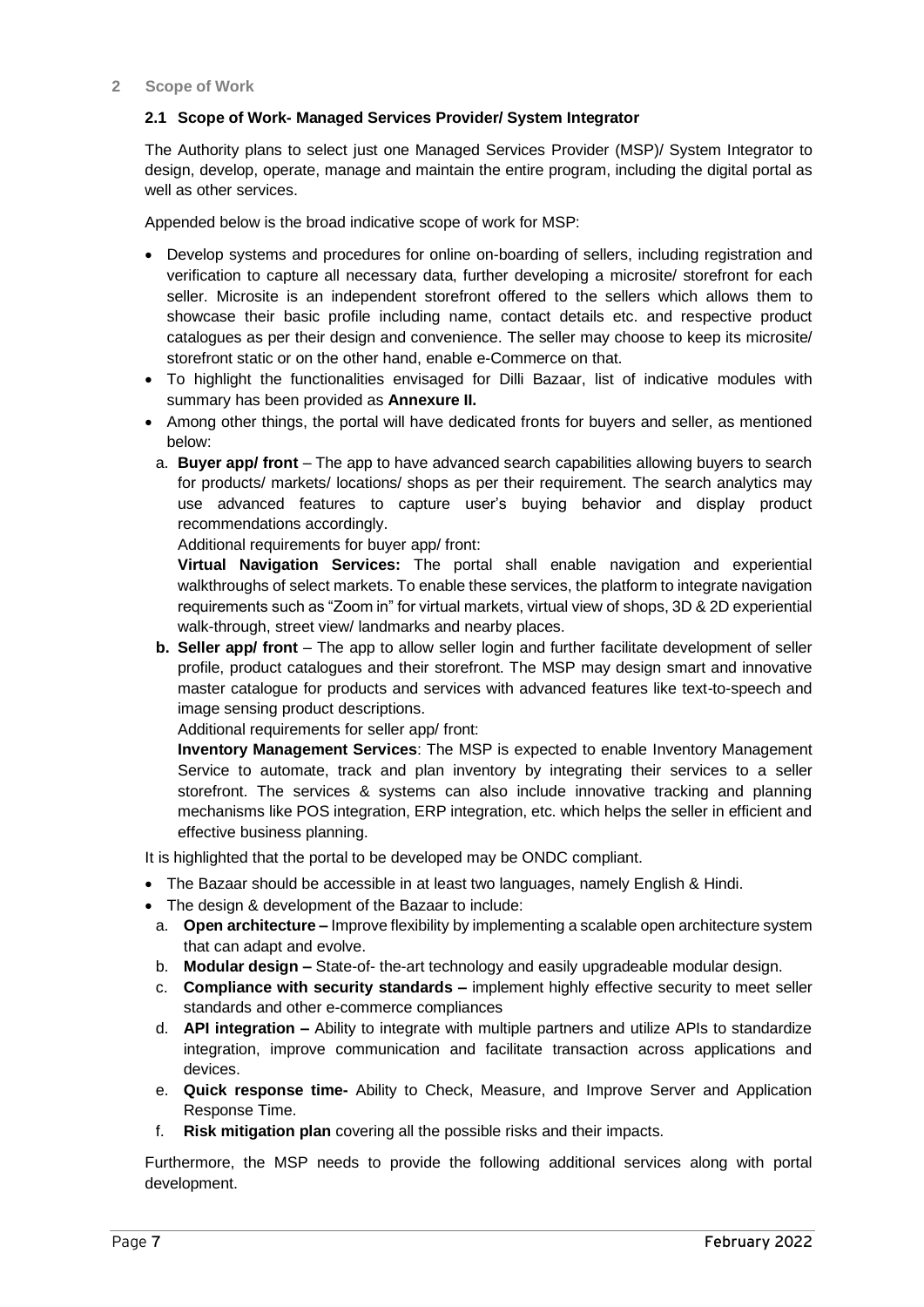- **Partner Management:** The MSP is expected to create SLA and ensure the designed scope of work of the respective partner is executed within the given timeframe. The MSP will also be responsible for coordination with & between partners for seamless working of the portal.
- **Grievance Handling:** The MSP is expected to create a grievance redressal system to address all grievances. This will include a comprehensive solution for all disputes faced by the partners, market associations, sellers, and buyers.
- **Compliance management**
- **Seller on-boarding**

**Part A-** Seller on-boarding training & workshop Services - The MSP to organize for facilitating on-boarding of sellers

**Part B-** Product imaging and e-cataloguing – The MSP will be expected to provide services to enable sellers furnish their product catalogues. This will include services like product imaging, and content update on seller microsite.

## <span id="page-8-0"></span>**2.2 Scope of Work- E-commerce Partner**

The Authority plans to partner with e-commerce players to allow integration of their respective platforms with a seller storefront. As part of the integration, the offerings of the transaction would be facilitated by the partner platform to enable order, fulfilment, and post-fulfilment services to the seller. The partner is expected to conduct offline trainings & workshops for sellers & market Associations while providing constant technical help to use their platform and Integration facilities. The partner may record all the transactions related to Dilli Bazaar sellers, to be made available on real-time basis.

#### <span id="page-8-1"></span>**2.3 Scope of Work- Logistics Partner**

The Authority plans to partner with Logistics players to provide logistics solutions for local, domestic, and international commerce. The broad indicative scope of work is enlisted below:

- Train the sellers to use their dashboard and integration facilities.
- Provide warehouse & inventory management services, invoice printing, labelling services, etc.
- Provide a real time, IT integrated, track and trace feature for sellers. A similar provision to be made available for buyers as well to track their consignments.
- All data related to transaction may be provided to the Authority through interactive dashboard for various reports and analysis.

#### <span id="page-8-2"></span>**2.4 Scope of Work- Payment Gateway Partner**

The Authority plans to partner with Payment gateways/ service providers to provide online integration and implementation of electronic payment services. The broad indicative scope of work is enlisted below:

- Provide awareness creation and training services to sellers.
- Transactions to be recorded and made available on real-time basis through interactive dashboard to the respective sellers and collectively to the Authority.

The partner may have financial and transactional data/ information to be compliant with Account Aggregator framework to enable easy data access to Account Aggregators & Financial lenders.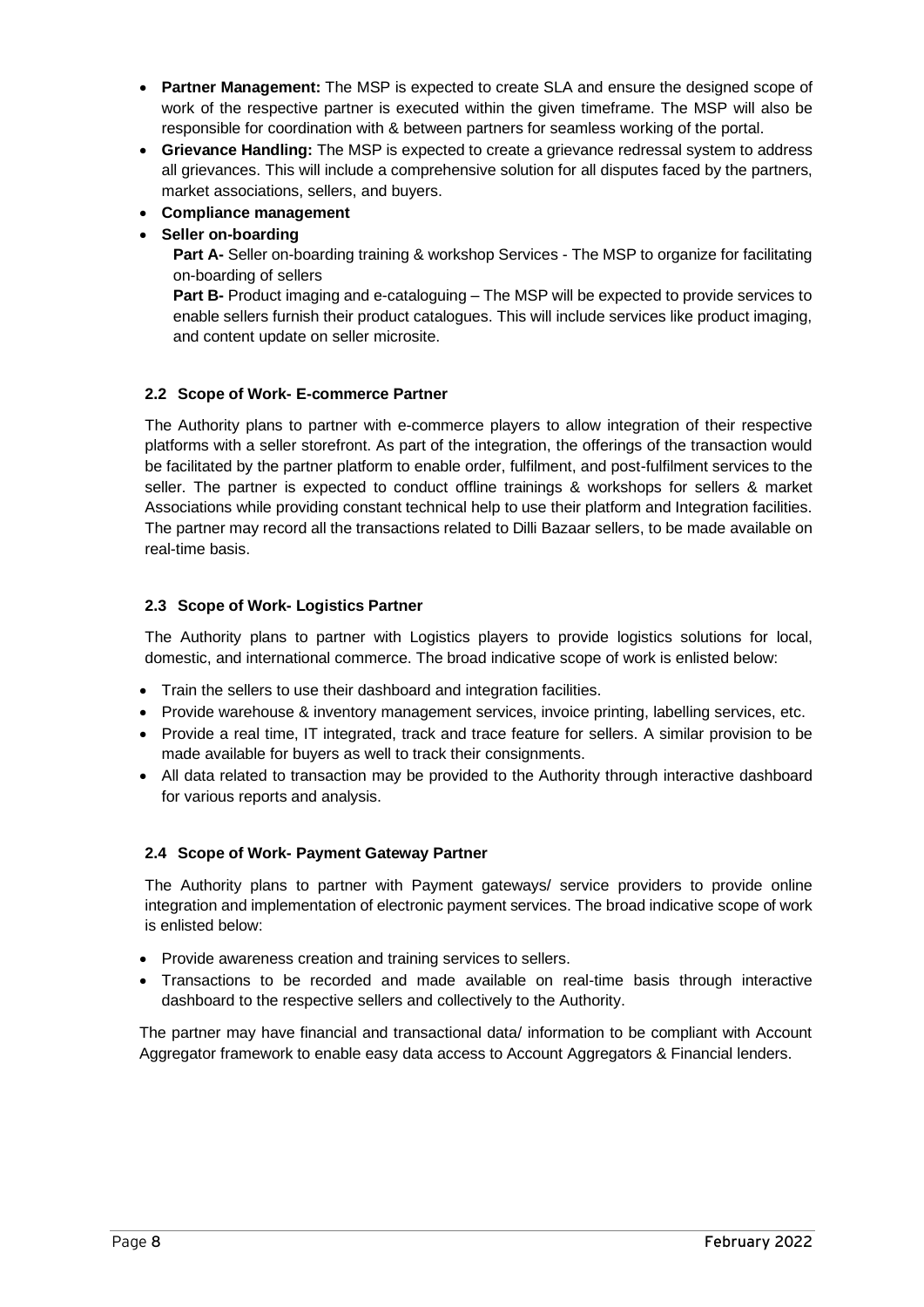#### <span id="page-9-0"></span>**3 Instructions to Applicants**

#### <span id="page-9-2"></span><span id="page-9-1"></span>**A. General Rules**

#### **3.1 Eligible Applicants**

- 3.1.1 The Applicant may be a single entity ("Individual Applicant") or a group of entities ("Consortium Applicant"). The term Applicant used hereinafter would therefore apply to both an Individual Applicant and a Consortium Applicant.
- 3.1.2 Application submitted by a Consortium should comply with the following additional requirements:
- 3.1.3 Number of members in a Consortium would be limited to 4.
- 3.1.4 Members of the Consortium may nominate one member as the Lead Member. This Lead Member should have a minimum of 26% of both, ownership/ equity shareholding and voting rights in the Consortium.
- 3.1.5 Unless the Consortium Applicant is a corporate entity constituted under the Companies Act, 2013, as on the date of Application, members of the Consortium may enter into a Memorandum of Understanding (the "MoU") or Joint Bidding Agreement for the purpose of making the Application. The MoU may, inter-alia, also convey the intent of formation of a Company, as per the Companies Act, 2013, with shareholding commitment(s). Further the Consortium, if chosen as the selected bidder, should be incorporated as a Company within 15 days of issue of Letter of Intent. It would be this Company which would enter into Agreement with the Authority and subsequently fulfil all the responsibilities as the MSP/e-Commerce/Logistics/Payment Gateway Partners. The MoU shall also clearly outline the proposed roles and responsibilities of each member at each stage in the lifecycle of the Project.
- 3.1.6 The MoU entered-into among the members of the Consortium should contain the above requirements failing which the Application shall be rejected as non-responsive. The MoU, or the Shareholders' Agreement as the case may be, will be governed by the laws, rules and regulations of India and would be subject to jurisdiction of Indian Courts only.
- 3.1.7 An Individual Applicant cannot, at the same time be member of a Consortium applying for the Project. However, a member of a particular Consortium can be member of other Consortium(s) applying for the Project provided the aforementioned member is not the Lead Member of any of the Consortium(s) nor is it an Individual Applicant. Any entity, if it is an Individual Applicant or the Lead Member of any Consortium and submits or participates in more than one Application will lead to disqualification of the Individual Applicant and/ or all the Consortium(s) of which it is a Lead Member/ member.
- 3.1.8 An Individual Applicant can join a Consortium after shortlisting, only if it does not alter the shareholding by more than 49% or replaces the Lead Member in the Consortium and the Consortium is one of the shortlisted Applicants.
- 3.1.9 A Consortium member that is not the Lead Member can leave that Consortium and join another Consortium after shortlisting only if it does not alter the shareholding in both Consortiums by more than 49% or replaces the Lead Member in the latter Consortium.
- 3.1.10 Any entity which has been barred by the Authority/ any Government body from participating in the Authority/ Government projects and the same subsists as on the Application deadline, would not be eligible to submit the Application, either as an Individual Applicant or as a member of a Consortium(s) Applicant. In the event such an entity is a part of a Consortium Applicant, the entire Consortium Applicant would be disqualified from the process.

## <span id="page-9-3"></span>**3.2 Change in Name/ Management/ Consortium composition**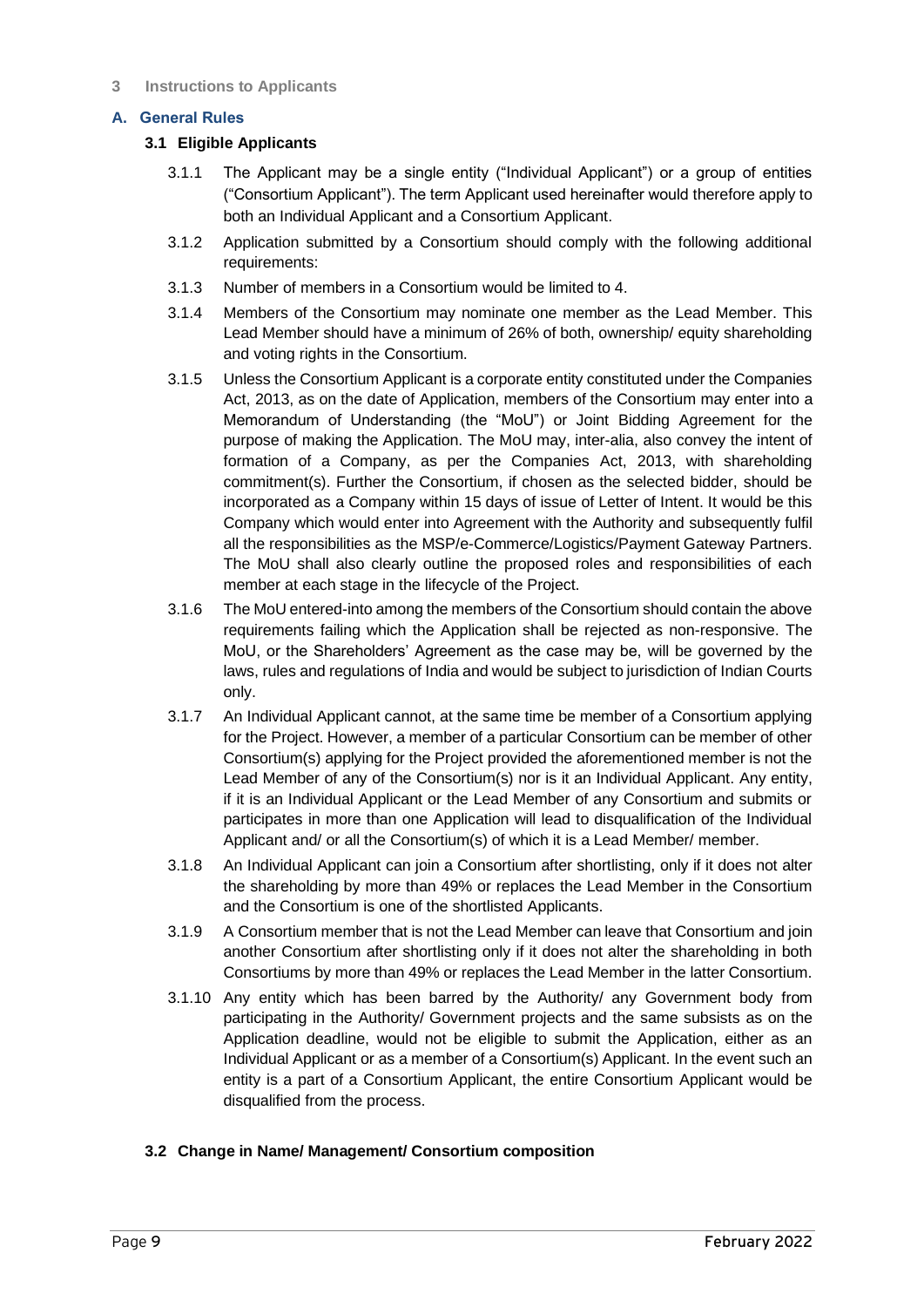No change in the composition of a Consortium will be allowed after the Application deadline, which alters the shareholding by more than 49% or replaces the Lead Member.

#### <span id="page-10-0"></span>**3.3 Application Preparation Cost**

The Applicant may be responsible for all of the costs associated with the preparation of its Application and its participation in the EOI-cum-RFQ Stage. The Authority will not be responsible or in any way liable for such costs, regardless of the conduct or outcome of the EOI-cum-RFQ Stage.

#### <span id="page-10-1"></span>**3.4 Right to Accept or Reject any or all Applications**

- 3.4.1 Notwithstanding anything contained in this EOI-cum-RFQ, the Authority reserves the right to accept or reject any Application and to annul this EOI-cum-RFQ process and reject all Applications/ Proposals, at any time without any liability or any obligation for such acceptance, rejection or annulment, without assigning any reasons.
- 3.4.2 The Authority reserves the right to reject any Application, if at any time a material misrepresentation is made or uncovered. This would lead to the disqualification of the Applicant. If the Applicant is a Consortium, then the entire Consortium would be disqualified/ rejected.
- 3.4.3 Giving, offering or promising to give any gift, bribe or inducement, directly or indirectly, or any attempt at any such act by, or on behalf of, the Applicant towards any officer/ employee of the Authority or to any other person in a position to influence any officer/ employee of the Authority for showing any favour in relation to this shortlisting/ proposal process or award of the Project or any other similar process/ contract, may render the Applicant to such liability/ penalty as the Authority may deem proper, including but not limited to disqualification of Application, rejection of proposal, termination of the Agreement, imposition of penal damages and forfeiture of the Bid Security/ Bank Guarantee(s).

#### <span id="page-10-2"></span>**3.5 Request for Clarification from Applicant**

A prospective Applicant requiring any clarification on the EOI-cum-RFQ document may send so by email to the Authority. The email should be marked with the Subject line "Query: Submission of Application for shortlisting of agencies for Dilli Bazaar". The Authority may respond to any request for clarification received up to the last date for receipt of clarifications as mentioned in the 'EOI-cum-RFQ Timelines'. The responses will be put up on the official website of [www.industries.delhigovt.nic.in](http://www.industries.delhigovt.nic.in/) with a description of the enquiry.

#### <span id="page-10-3"></span>**3.6 Amendment of RFQ document**

At any time prior to the deadline for submission of Application, the Authority may, for any reason, whether at its own initiative or in response to clarifications requested by an Applicant, modify the EOI-cum-RFQ document by the issuance of addenda (the "Addenda or Addendum" as the case may be). Any Addendum thus issued will be put up on the website. In order to afford the Applicants a reasonable time in which to take an Addendum into account, or for any other reason, the Authority may, at its discretion, extend the Application deadline.

The Applicants are solely responsible for examining the applicability of various local laws, rules, guidelines, procedures, and regulations issued by authorities like GNCTD, DOI and abiding by them.

#### <span id="page-10-5"></span><span id="page-10-4"></span>**B. Preparation and Submission of Application**

#### **3.7 Language**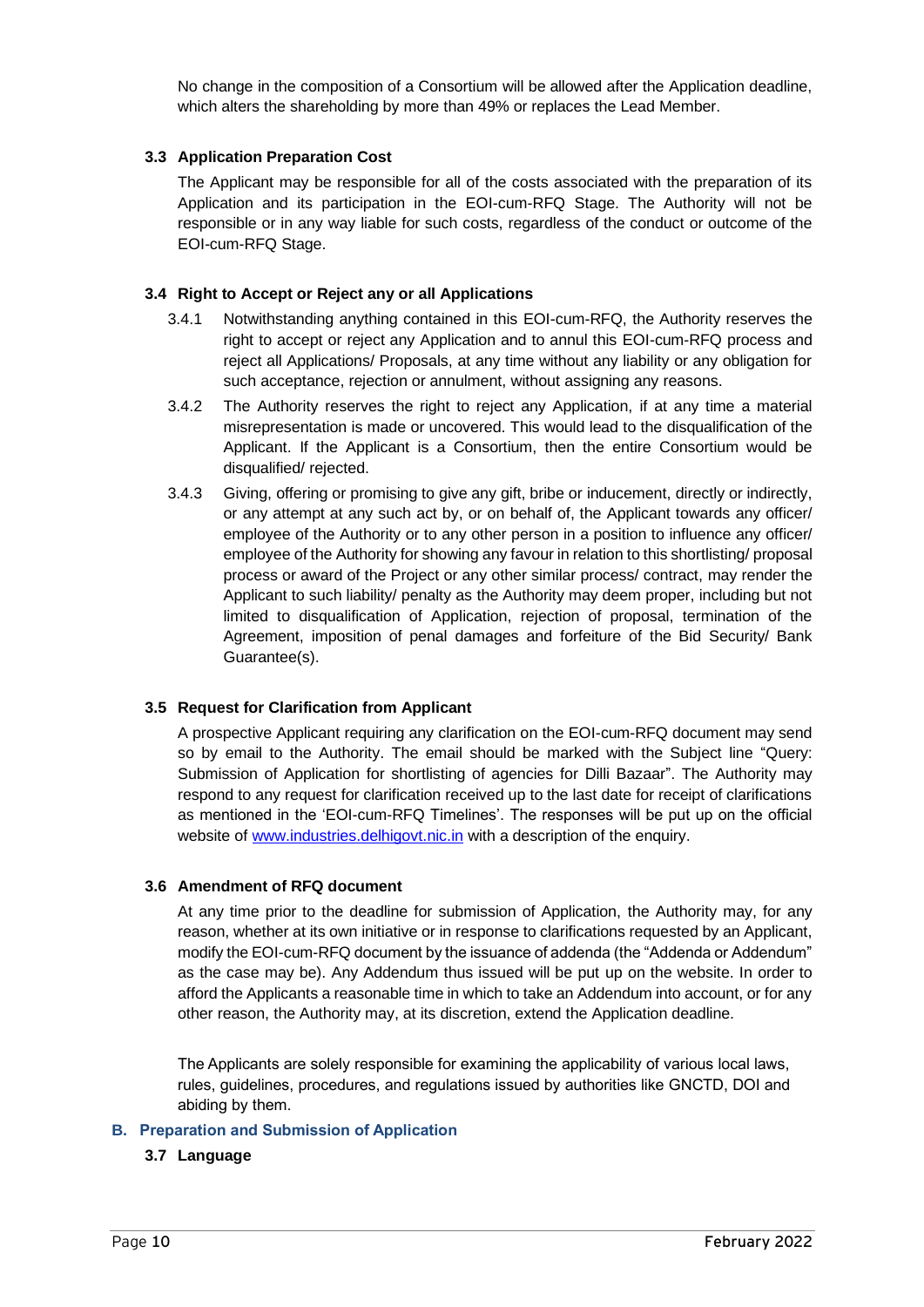The Application and all related correspondence and documents should be written in English language.

## <span id="page-11-0"></span>**3.8 Validity of Application**

The Application may be valid for a period of 6 (six) months from the due date for submission of Application. The Authority reserves the right to reject any or all Applications, which does not meet this requirement.

#### <span id="page-11-1"></span>**3.9 Format and Signing of Application**

- 3.9.1 The Applicant should provide all the information as per this document. The Authority would evaluate only those Applications that are received in the required format and are complete in all respects. The Applicant may submit an email with one soft copy (in Microsoft Word/ PPT format) of the documents (including all the documents under the format given in Annexure A-G) comprising the Application.
- 3.9.2 The person, in favour of whom the power of attorney has been assigned, should be competent to contract and a resolution or authorization by the Board of Directors in case of an Individual Applicant, and all Consortium members in case of a Consortium Applicant, would be required to be furnished in this regard.

#### <span id="page-11-2"></span>**3.10Submission of Application**

- 3.10.1 The Application may contain:
	- a. Covering letter as per the format enclosed at Annexure A;
	- b. Power of Attorney as per the format enclosed at Annexure B (and C in case of a Consortium Applicant);
	- c. Application, in response to experience and capability requirement, as per the format enclosed at Annexure D-F;
	- d. Applicant's presentation for qualification; and
	- e. Other attachments like MoU in Annexure-G, copy of certificates, annual report, if applicable.
- 3.10.2 Further, Application must be submitted with all pages numbered serially, along with an index of submissions. Applicants are required to submit all details as per the formats given in the EOI-cum-RFQ document in a zip folder only. In the event, any of the instructions mentioned herein have not been adhered to, the Authority reserves the right to reject the Application.
- 3.10.3 The Applicant must send an e-mail to comind@nic.in with a subject line "Submission of Application for shortlisting of agencies for Dilli Bazaar | Your Entity Name"

## <span id="page-11-3"></span>**3.11 Application Deadline**

- 3.11.1 The Application should be submitted as per details specified under the 'EOI-cum-RFQ Timelines', in the manner and form as detailed in this document. EOI-cum-RFQ needs to be submitted by the applicant through email to comind@nic.in with a subject line "Submission of Application for shortlisting of agencies for Dilli Bazaar". Applications submitted after the time stated will be rejected. No further correspondence will be entertained on this matter.
- 3.11.2 The Authority may, in exceptional circumstances, and at its sole discretion, extend the Application deadline by issuing an Addendum.

#### <span id="page-11-4"></span>**3.12 Late Application**

The Authority will not accept any Application received after the Application deadline.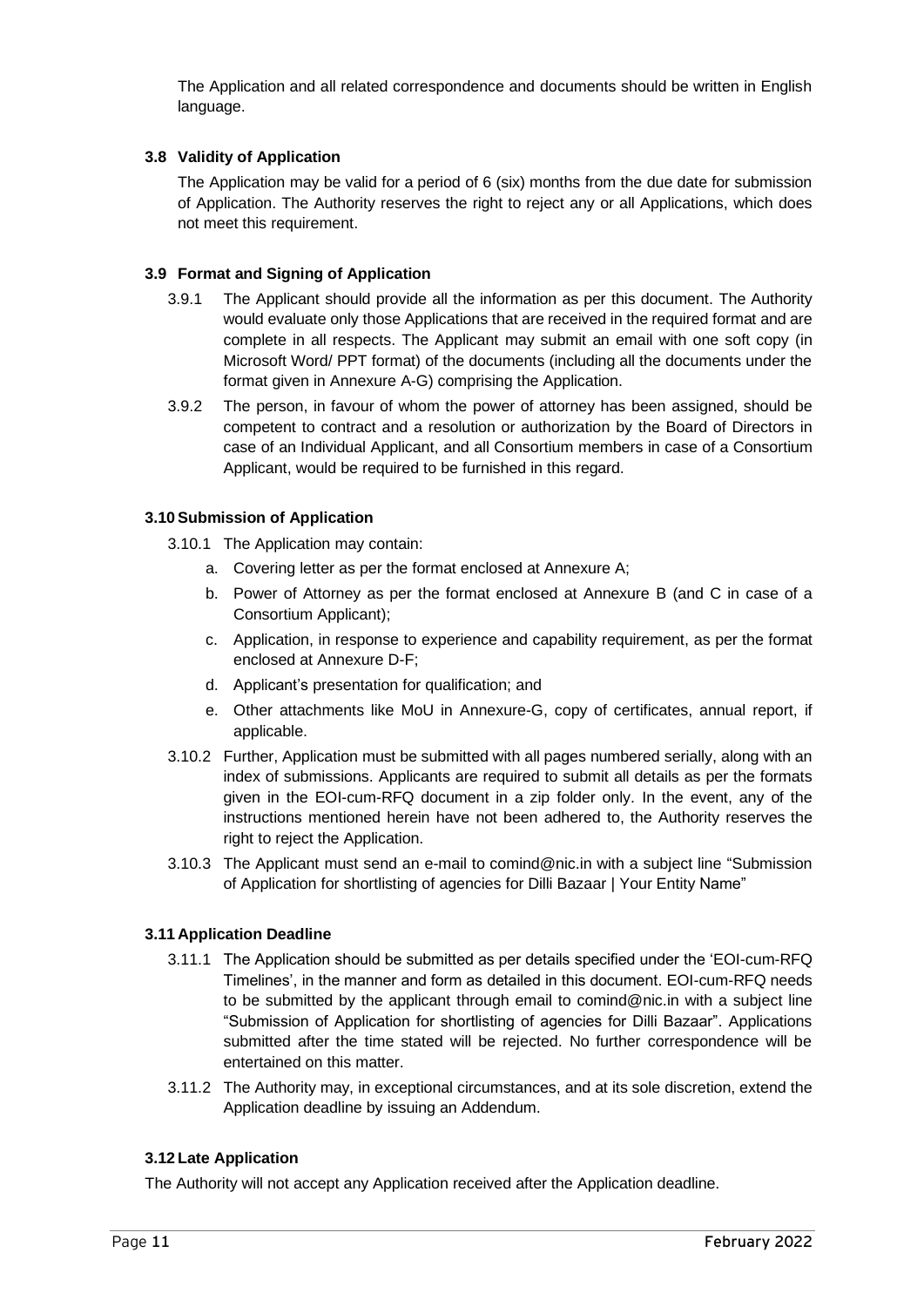#### <span id="page-12-0"></span>**3.13 Modifications/ Substitution/ Withdrawal of Application**

- 3.13.1 The Applicant may modify, substitute, or withdraw its Application after submission, provided that written notice of the modification, substitution, or withdrawal is received by the Authority by or before the Application deadline. No Application may be modified, substituted, or withdrawn by the Applicant in any manner whatsoever after the Application deadline.
- 3.13.2 The modification, substitution, or withdrawal notice shall be prepared, marked, and delivered in accordance with EOI-cum-RFQ instructions, with the email to comind@nic.in with the subject line - "MODIFICATION", "SUBSTITUTION" or "WITHDRAWAL"| (as appropriate) Application for shortlisting of agencies for Dilli Bazaar | Your Entity Name".

#### <span id="page-12-1"></span>**C. Evaluation of Application**

- 3.14 The Authority would open the Applications as per details given in the 'EOI-cum-RFQ Timelines' for the purpose of evaluation. The Applicants present at the time and venue mentioned will be provided with the information of list of applicants for the EOI-cum-RFQ process.
- 3.15Applications for which an acceptable notice of withdrawal has been submitted in accordance with the above clause may not be opened.
- 3.16 The Authority would subsequently examine and evaluate Applications in accordance with the criteria set out in Chapter 4.
- 3.17 The Authority reserves the right to reject any Application if:
	- a. At any time /stage, a material misrepresentation is made or uncovered; or
	- b. The Applicant does not respond promptly and thoroughly to requests for supplemental information required for the evaluation of the Application.
	- c. If any doubt arises regarding interpretation of any clause of this EOI-cum-RFQ document, the decision of the Commissioner of Industries will be final.

#### **3.18 Tests of responsiveness**

Prior to evaluation of Applications, the Authority will determine whether each Application is responsive to the requirements of the EOI-cum-RFQ document. An Application shall be considered responsive if the Application:

- a. Is received by the Application deadline.
- b. Is signed, submitted, and marked as stipulated above.
- c. Is accompanied by the Power of Attorney in the format specified in Annexure B and C, as the case may be.
- d. Contains all the information in formats specified in Annexure D-F.
- e. Contains documents like copy of certificates, annual reports, if applicable.
- f. For Consortium Applicants, is accompanied by the MoU or the Shareholders' agreement as the case maybe as stipulated above in Annexure G.

The Authority reserves the right to reject any Application which is considered by the Authority to be non-responsive and no request for alteration, modification, substitution, or withdrawal shall be entertained by the Authority in respect of such Applications.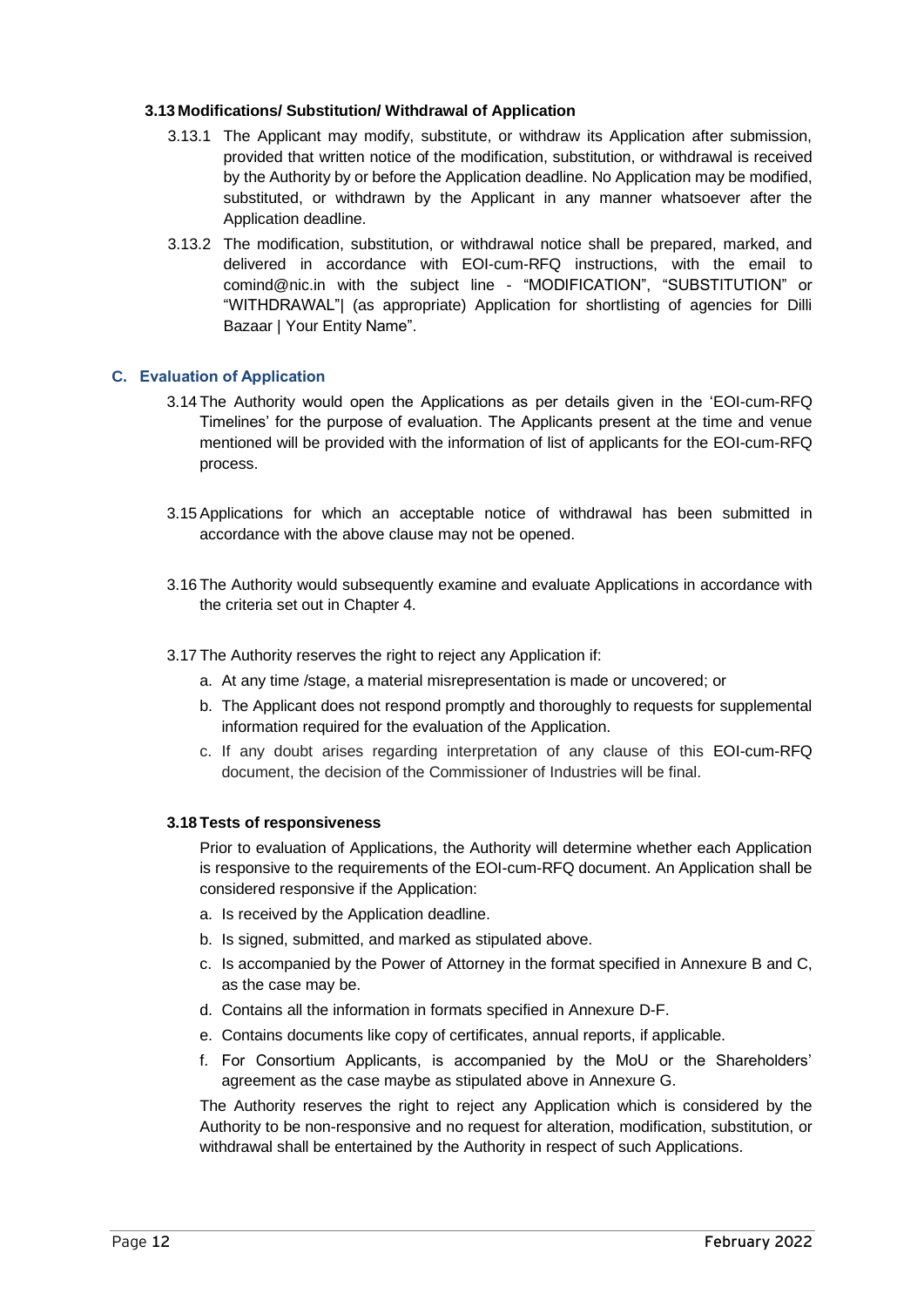## **3.19 Request from the Authority for Clarifications**

To facilitate evaluation of Applications, the Authority may, at its sole discretion, seek clarifications in writing from any Applicant regarding their Application. In the event response to such request for clarification is not received from the Applicant within five (5) working days of such request having been sent by the Authority, the judgment of the Authority as to interpretation of the Application would prevail.

## <span id="page-13-0"></span>**D. Shortlisting and Notification**

- 3.20 After the evaluation of Applications, the Authority would announce a list of Applicants who have been shortlisted for participating further in the process. The list of the shortlisted agencies will be displayed on the website.
- 3.21 The shortlisted Applicants will be requested to submit a detailed Proposal in the form and manner to be set out in the RFP document.

#### <span id="page-13-1"></span>**4 EOI-cum-RFQ Process**

- 4.1 The primary objective of the EOI-cum-RFQ process is to shortlist the agencies for participation in the final tendering process and to obtain inputs on project design and implementation plan.
- 4.2 This shortlisting of the agencies will be based upon two broad parameters, viz.
	- a. Applicant's experience and capability
	- b. Applicant's understanding, suggestions and views on the Dilli Bazaar project
- 4.3 Only the Applicant(s) meeting the minimum experience and capability criteria will be evaluated on the second parameter mentioned above.

| S.<br>No.      | Requirement         | <b>MSP</b>                          | eCommerce<br><b>Partner</b>                                                                                                                             | <b>Logistics</b><br><b>Partner</b>                             | <b>Payment</b><br>Gateway<br><b>Partner</b>                                                                                                                                      | <b>Support</b><br>documentation<br>required                                                                                                                     |
|----------------|---------------------|-------------------------------------|---------------------------------------------------------------------------------------------------------------------------------------------------------|----------------------------------------------------------------|----------------------------------------------------------------------------------------------------------------------------------------------------------------------------------|-----------------------------------------------------------------------------------------------------------------------------------------------------------------|
| 1              | <b>Legal Entity</b> |                                     |                                                                                                                                                         |                                                                | The Applicant should be registered with any government<br>authority in India since 1 July 2021. In case of Consortium,<br>at least the Lead Member should meet this Requirement. | Copy<br>of<br>registration<br>document                                                                                                                          |
| $\overline{2}$ | Net Worth           |                                     | The Applicant should have positive Net Worth as on 31<br>March 2021. In case of Consortium, at least the Lead<br>Member should meet this Requirement.   |                                                                |                                                                                                                                                                                  | Certificate signed by the<br>Authorized<br>Signatory<br>and confirmed<br>by a<br><b>Chartered Accountant</b>                                                    |
| 3              | Users               | Showcased<br>as on<br>2021.<br>meet | <b>Platform</b><br>should have at least<br>10,000 user accounts<br>31 December<br>-In<br>case<br>of<br>Consortium, any one<br>of the members may<br>the | Consortium, any one of<br>members<br>requirements<br>Platform. | Showcased Platform should have<br>at least 1,000 user accounts as<br>on 31 December 2021. In case of<br>the<br>the<br>meet<br>may<br>related<br>to<br>a                          | • Screenshot<br>οf<br>the<br>Platform<br>• Screenshot<br>0f<br>the<br>System log<br>Certificate signed by<br>$\bullet$<br>Authorized<br>the<br>Signatory<br>and |

4.4 The Applicant's experience and capability would be examined in the following manner.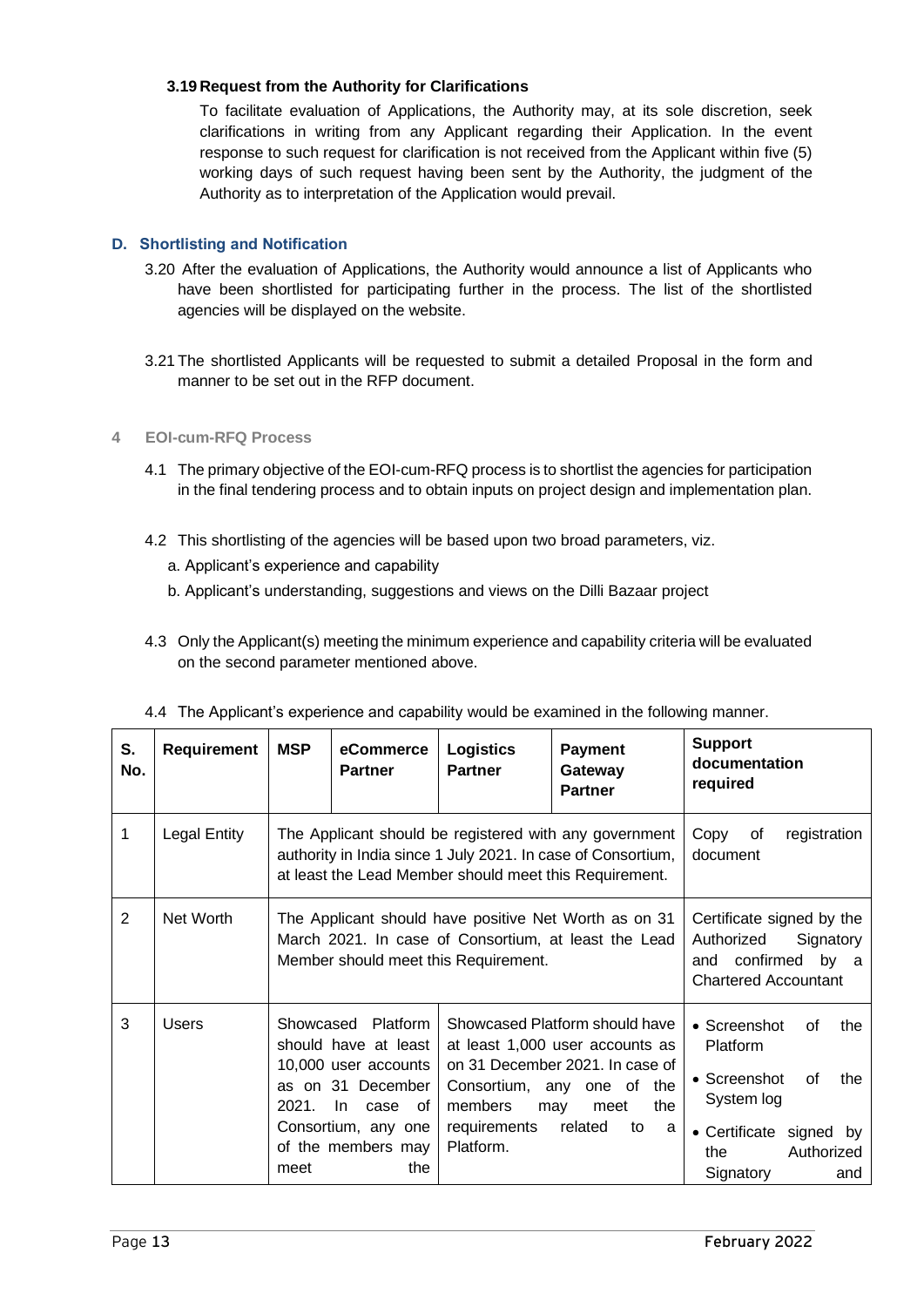|                |             | requirements<br>related<br>to a Platform.                                                                                                                                                                                                            |                                                                                                                                                                                                                      | confirmed<br>by<br>a<br><b>Chartered Accountant</b>                                                                                                                                                         |
|----------------|-------------|------------------------------------------------------------------------------------------------------------------------------------------------------------------------------------------------------------------------------------------------------|----------------------------------------------------------------------------------------------------------------------------------------------------------------------------------------------------------------------|-------------------------------------------------------------------------------------------------------------------------------------------------------------------------------------------------------------|
| $\overline{4}$ | Transaction | Showcased<br><b>Platform</b><br>should<br>have<br>successfully managed<br>100,000<br>least<br>at<br>transactions on a day.<br>In case of Consortium,<br>of<br>the<br>one<br>any<br>members may meet<br>requirements<br>the<br>related to a Platform. | Showcased Platform should have<br>successfully managed at least<br>10,000 transactions on a day. In<br>case of Consortium, any one of<br>the members may meet the<br>requirements<br>related<br>to<br>a<br>Platform. | • Screenshot<br>οf<br>the<br>Platform<br>• Screenshot<br>0f<br>the<br>System log<br>• Certificate signed by<br>Authorized<br>the<br>Signatory<br>and<br>confirmed<br>by<br>a<br><b>Chartered Accountant</b> |
| 5              | Operations  | requirements related to a Platform.                                                                                                                                                                                                                  | Showcased Platform should have been successfully in<br>operation as on date since 1 July 2021. In case of<br>Consortium, any one of the members may meet the                                                         | • Screenshot<br>οf<br>the<br>Platform<br>• Screenshot<br>0f<br>the<br>System log<br>• Certificate signed by<br>Authorized<br>the<br>Signatory<br>and<br>confirmed<br>by<br>a<br><b>Chartered Accountant</b> |

In case the Applicant applies for more than one Provider/ Partner type, the prequalification requirement at serial nos. 3 and 4 will not be added in number.

4.5 Only the Applicants meeting the experience and capability requirement would be asked to make a presentation (in Microsoft-PPT format) to the Authority on the following areas.

| S.No.               | <b>Presentation Head</b>                                                          | <b>Max Marks</b> |  |  |
|---------------------|-----------------------------------------------------------------------------------|------------------|--|--|
| 1                   | Understanding of Dilli Bazaar and suggestions on scope, coverage and<br>timelines | 5                |  |  |
| $\overline{2}$      | Seller onboarding                                                                 | 10               |  |  |
| 3                   | Business model, incl. cost and revenue heads and estimates                        | 10               |  |  |
| 4                   | ONDC compliance and integration                                                   | 10               |  |  |
| 5                   | Catering to B2B and B2C, including exports<br>10                                  |                  |  |  |
| 6                   | Information security<br>10                                                        |                  |  |  |
| $\overline{7}$      | Seller profiling and product/ service cataloguing                                 | 10               |  |  |
| 8                   | Compliance and reporting                                                          | 10               |  |  |
| 9                   | Branding, marketing, promotion & communication plan                               | 5                |  |  |
| 10                  | Helpdesk/ grievance redressal system                                              | 10               |  |  |
| 11                  | Risk management plan                                                              | 5                |  |  |
| 12                  | Support required from the Authority                                               | 5                |  |  |
| 100<br><b>TOTAL</b> |                                                                                   |                  |  |  |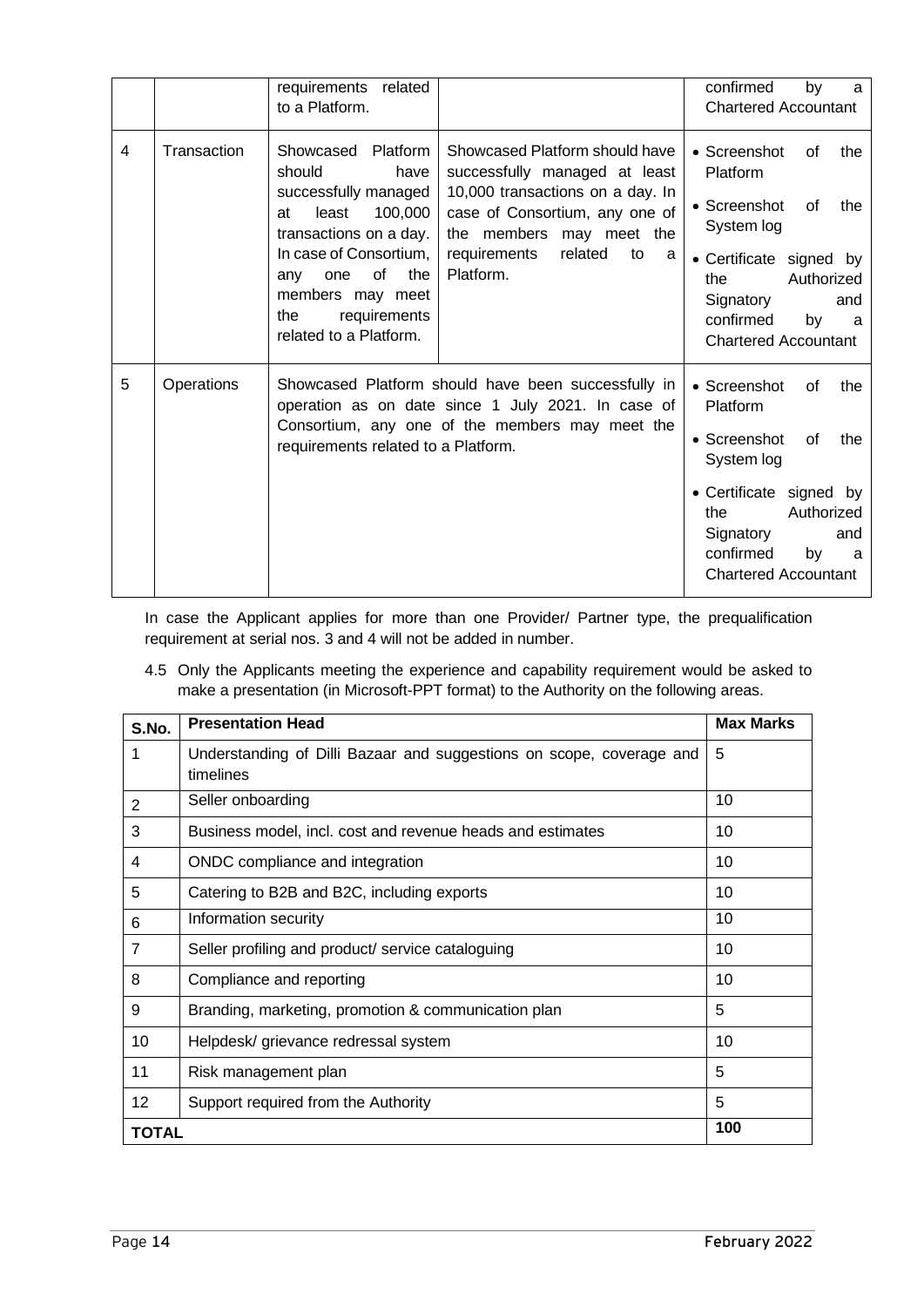In case the Applicant applies for multiple Provider/ Partner types, there could be just one presentation covering all the aspects. The Application will be scored for each Provider/ Partner type separately.

Applicant scoring a minimum of 60 marks for a Provider/ Partner type will be declared as shortlisted for issue of RFP document for that Provider/ Partner type. Startups registered with any Government authority will need to score a minimum of 80 marks to be declared shortlisted.

#### <span id="page-15-1"></span><span id="page-15-0"></span>**5 EOI-cum-RFQ Timelines**

The indicative timelines for this EOI-cum-RFQ process are as follows:

| S.no. | <b>ACTIVITY</b>                               | <b>REMARKS</b>       | <b>TIMELINE</b> |
|-------|-----------------------------------------------|----------------------|-----------------|
|       | <b>ISSUE OF EOI-CUM-RFQ</b>                   | ON WEBSITE ONLY      | 1 MARCH 2022    |
|       | DEADLINE FOR QUERIES                          | <b>BY EMAIL ONLY</b> | 4 MARCH 2022    |
| 3     | <b>OPEN HOUSE</b>                             | OVER VC / IN-PERSON  | 7 MARCH 2022    |
|       | <b>RESPONSE TO QUERIES</b>                    | ON WEBSITE           | 9 MARCH 2022    |
| 5     | DEADLINE FOR APPLICATION<br><b>SUBMISSION</b> | BY EMAIL ONLY        | 21 MARCH 2022   |

Open House details: 1400 Hrs to 1600 Hrs, March 7th, 2022

Applicants are requested to fill u[p Registration Form](https://forms.gle/Uip6vYkAapB4u7PH7) for joining the Open House.

Options to join the Open House are:

#### **A. VC (Video Conference)**

Link: <https://nicweb.vc.nic.in/flex.html?roomdirect.html&key=bfoIufNA2A> VC ID: 1362506 Password: 7857

## **B. In-Person**

Address: Conference Room, Delhi State Industrial & Infrastructure Development Corporation Ltd. Head Quarter, N-36, Bombay Life Building, Connaught Circus, New Delhi - 110001

Contact us: Sulabh Mathur +91 98183 11152; +91-11-22157025; [comind@nic.in](mailto:comind@nic.in)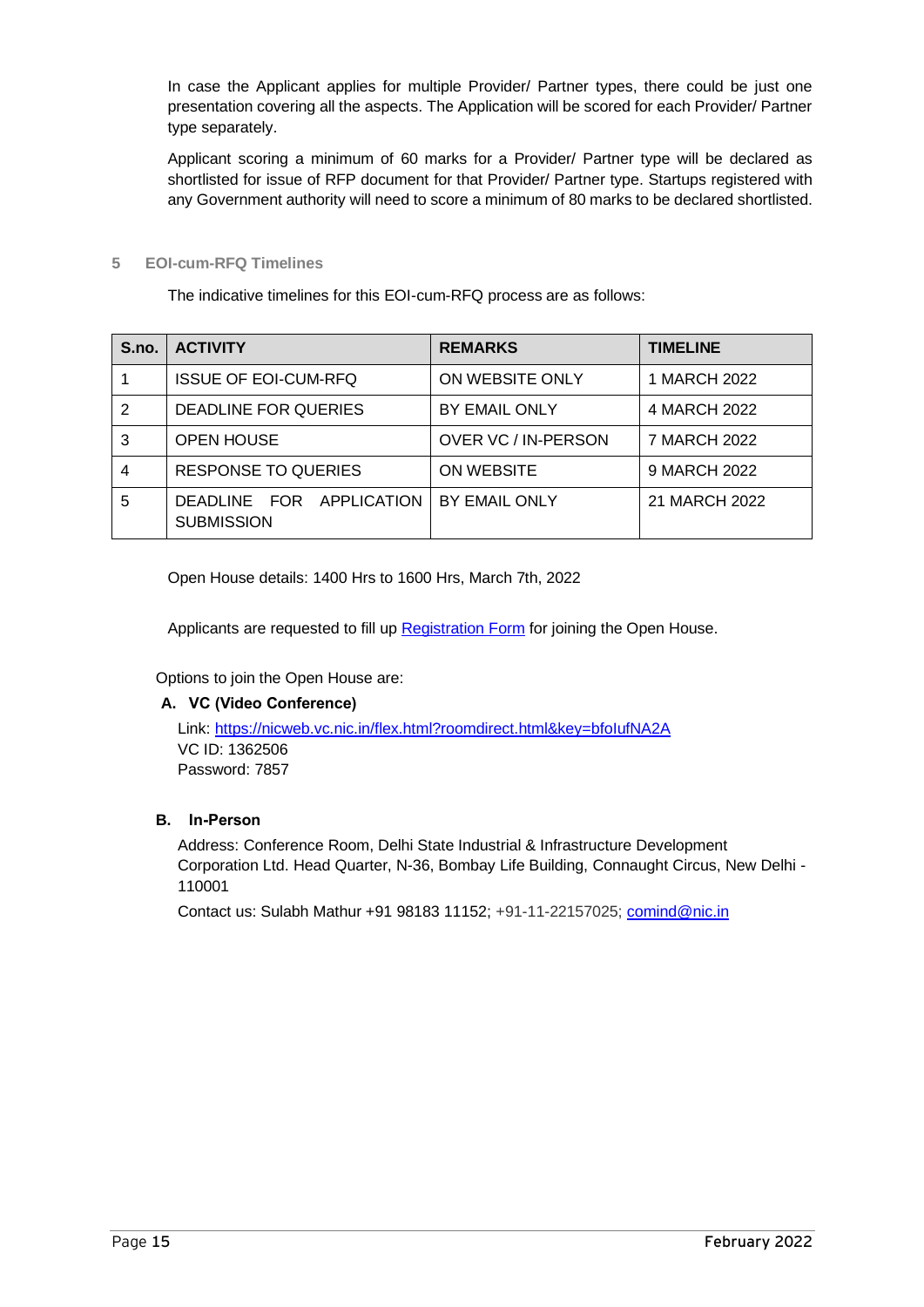#### <span id="page-16-1"></span><span id="page-16-0"></span>**Annexure A: Cover Letter**

(*To be submitted on the Letterhead of the Applicant*)

Date:

Place:

To, Abc Xyz

**Subject:** Submission of Application for shortlisting of agencies for Dilli Bazaar

Dear Sir,

- 1. With reference to your EOI-cum-RFQ document dated 01 March 2022, we, having examined the EOI-cum-RFQ document and understood its contents, hereby submit our Application for shortlisting for the aforesaid project. The Application is unconditional and unqualified.
- 2. We acknowledge that DOI will be relying on the information provided in the Application and the documents accompanying such Application for shortlisting of the Applicants for the aforesaid project, and we certify that all information provided in the Application is true and correct; nothing has been omitted which renders such information misleading; and all documents accompanying such Application are true copies of their respective originals.
- 3. This statement is made for the express purpose of shortlisting as a Bidder for the implementation of the aforesaid Project and maintenance of the Project during the Defect Liability Period.
- 4. We would make available to DOI any additional information it may find necessary or require to supplement or authenticate the shortlisting statement.
- 5. We acknowledge the right of DOI to reject our Application without assigning any reason or otherwise and hereby waive, to the fullest extent permitted by applicable law, our right to challenge the same on any account whatsoever.
- 6. We certify that in the last three years, we/ any of the Consortium Members or our/ their Associates have neither failed to perform on any contract, as evidenced by imposition of a penalty by an arbitral or judicial authority or a judicial pronouncement or arbitration award, nor been expelled from any project or contract by any public authority nor have had any contract terminated by any public authority for breach on our part.
- 7. We declare that:
	- a) We have examined and have no reservations to the EOI-cum-RFQ document, including any Addendum issued by DOI.
	- b) We have not directly or indirectly or through an agent engaged or indulged in any corrupt practice, fraudulent practice, coercive practice, undesirable practice or restrictive practice in respect of any tender or request for proposal issued by or any agreement entered into with DOI or any other public sector enterprise or any government, Central or State; and
	- c) We hereby certify that no person acting for us or on our behalf has engaged or will engage in any corrupt practice, fraudulent practice, coercive practice, undesirable practice, or restrictive practice.
- 8. We understand that you may cancel the Bidding Process at any time and that you are neither bound to accept any Application that you may receive nor to invite the Applicants to Bid for the Project, without incurring any liability to the Applicants.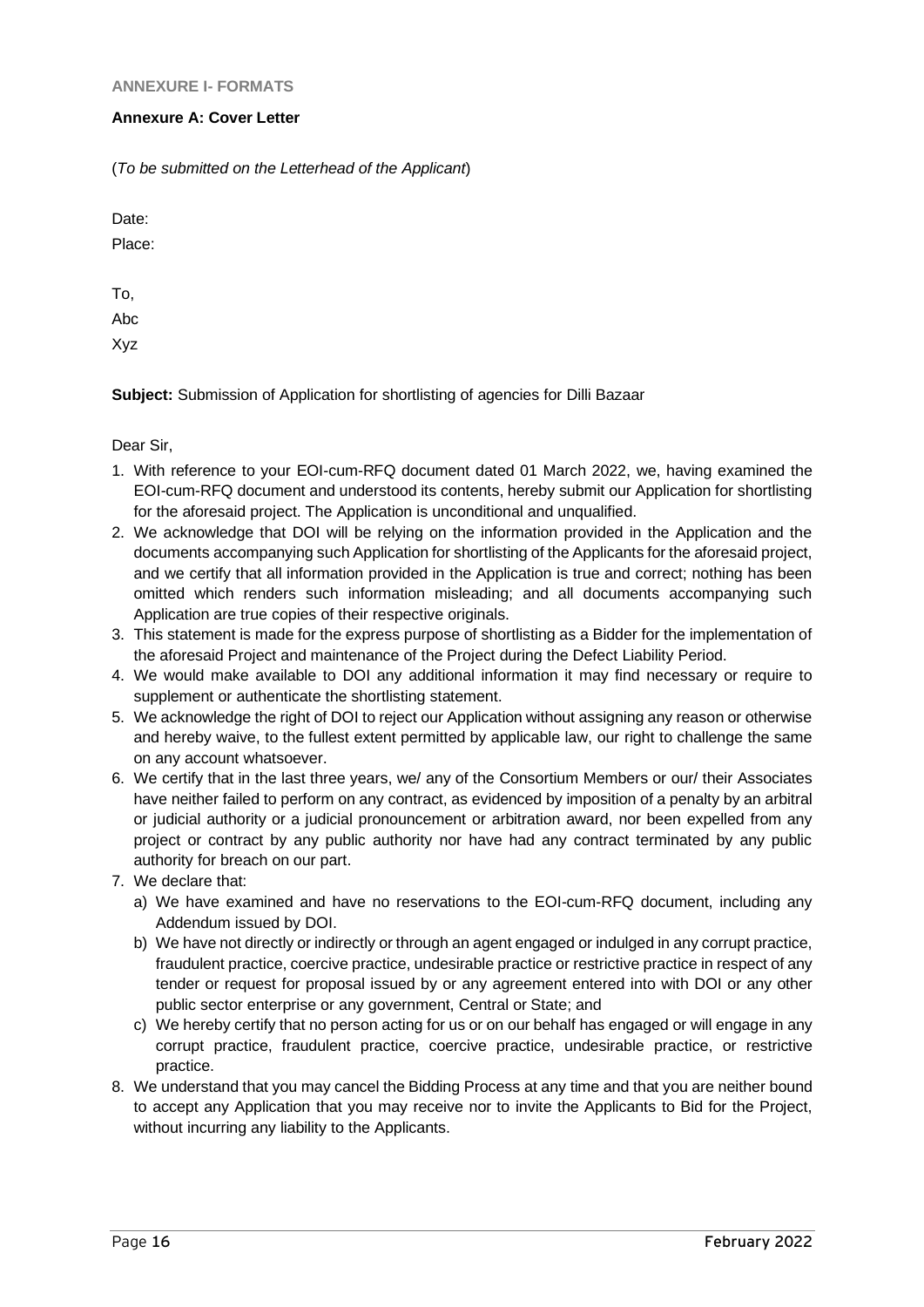- 9. We believe that we/ our Consortium/ proposed Consortium satisfy (ies) the Net Worth criteria and meet(s) all the requirements as specified in the EOI-cum-RFQ document and are qualified to submit a Bid.
- 10.We declare that we/ any Member of the Consortium, or our/ its Associates are not a Member of a/ any other Consortium applying for shortlisting.
- 11.We certify that in regard to matters other than security and integrity of the country, we/ any Member of the Consortium or any of our/ their Associates have not been convicted by a Court of Law or indicted or adverse orders passed by a regulatory authority which could cast a doubt on our ability to undertake the Project or which relates to a grave offence that outrages the moral sense of the community.
- 12.We further certify that in regard to matters relating to security and integrity of the country, we/ any Member of the Consortium or any of our/ their Associates have not been charge-sheeted by any agency of the Government or convicted by a Court of Law.
- 13.We further certify that no investigation by a regulatory authority is pending either against us/ any Member of the Consortium or against our/ their Associates or against any of our directors/ managers/ employees.
- 14.We undertake that in case due to any change in facts or circumstances during the Bidding Process, we are attracted by the provisions of disqualification in terms of the provisions of this EOI-cum-RFQ, we shall intimate DOI of the same immediately.
- 15.The power of attorney for signing of application and the power of attorney for Lead Member of Consortium are also enclosed.
- 16.We certify that the {Applicant/ Lead Member} is an existing entity registered in India.
- 17.We hereby irrevocably waive any right or remedy which we may have at any stage at law or howsoever otherwise arising to challenge or question any decision taken by DOI in connection with the selection of Applicants, selection of the Bidder, or in connection with the selection/ Bidding Process itself, in respect of the above-mentioned Project and the terms and implementation thereof.
- 18.We agree and undertake to abide by all the terms and conditions of the EOI-cum-RFQ document.

{19. We agree and undertake to be jointly and severally liable for all the obligations under the Contract.}

In witness thereof, we submit this application under and in accordance with the terms of the EOI-cum-RFQ document.

Yours faithfully,

Date: Cignature, name and designation of the Authorised Signatory)

Place: Name and stamp of the Applicant/ Lead Member

Note:

- All blank spaces shall be suitably filled up by the Applicant to reflect the particulars relating to such Applicant.
- Paragraphs in square parenthesis may be omitted, if not applicable, or modified as necessary.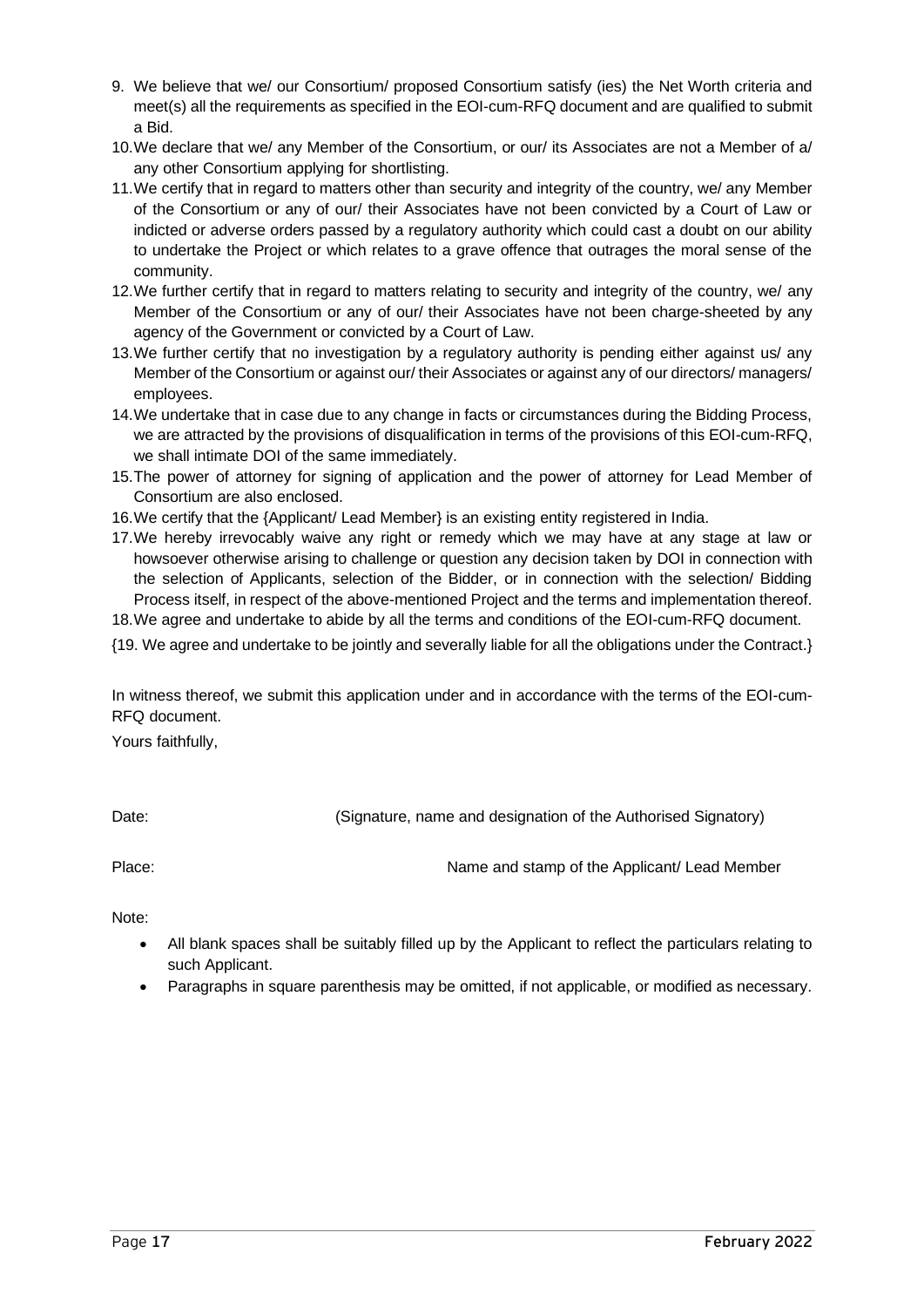#### <span id="page-18-0"></span>**Annexure B: Power of Attorney in favor signatory**

Know all men by these presents, We…………………………………………….. (name of the firm and address of the registered office) do hereby irrevocably constitute, nominate, appoint and authorise Mr/ Ms (name), …………………… son/ daughter/ wife of ……………………………… and presently residing at …………………., who is presently employed with us/ the Lead Member of our Consortium and holding the position of ……………………………. , as our true and lawful attorney (hereinafter referred to as the "Attorney") to do in our name and on our behalf, all such acts, deeds and things as are necessary or required in connection with or incidental to submission of our application for shortlisting and submission of our bid for the Dilli Bazaar Project proposed or being developed by the Department of Industries (DOI) including but not limited to signing and submission of all applications, bids and other documents and writings, participate in Pre-Applications and other conferences and providing information/ responses to DOI, representing us in all matters before DOI, signing and execution of all contracts and undertakings consequent to acceptance of our bid, and generally dealing with DOI in all matters in connection with or relating to or arising out of our bid for the said Project and/ or upon award thereof to us and/or till the entering into of the Contract with DOI.

AND we hereby agree to ratify and confirm and do hereby ratify and confirm all acts, deeds and things done or caused to be done by our said Attorney pursuant to and in exercise of the powers conferred by this Power of Attorney and that all acts, deeds and things done by our said Attorney in exercise of the powers hereby conferred shall and shall always be deemed to have been done by us.

IN WITNESS WHEREOF WE, …………………………., THE ABOVE NAMED PRINCIPAL HAVE EXECUTED THIS POWER OF ATTORNEY ON THIS ……… DAY OF MARCH 2022.

For …………………………..

(Signature, name, designation and address)

#### Witnesses:

1. (Notarised)

2.

Accepted ……………………………

(Signature) (Name, Title and Address of the Attorney)

Notes:

- The mode of execution of the Power of Attorney should be in accordance with the procedure, if any, laid down by the applicable law and the charter documents of the executant(s) and when it is so required, the same should be under common seal affixed in accordance with the required procedure.
- Wherever required, the Applicant should submit for verification the extract of the charter documents and documents such as a board or shareholders' resolution/ power of attorney in favour of the person executing this Power of Attorney for the delegation of power hereunder on behalf of the Applicant.
- For a Power of Attorney executed and issued overseas, the document will also have to be legalised by the Indian Embassy and notarised in the jurisdiction where the Power of Attorney is being issued.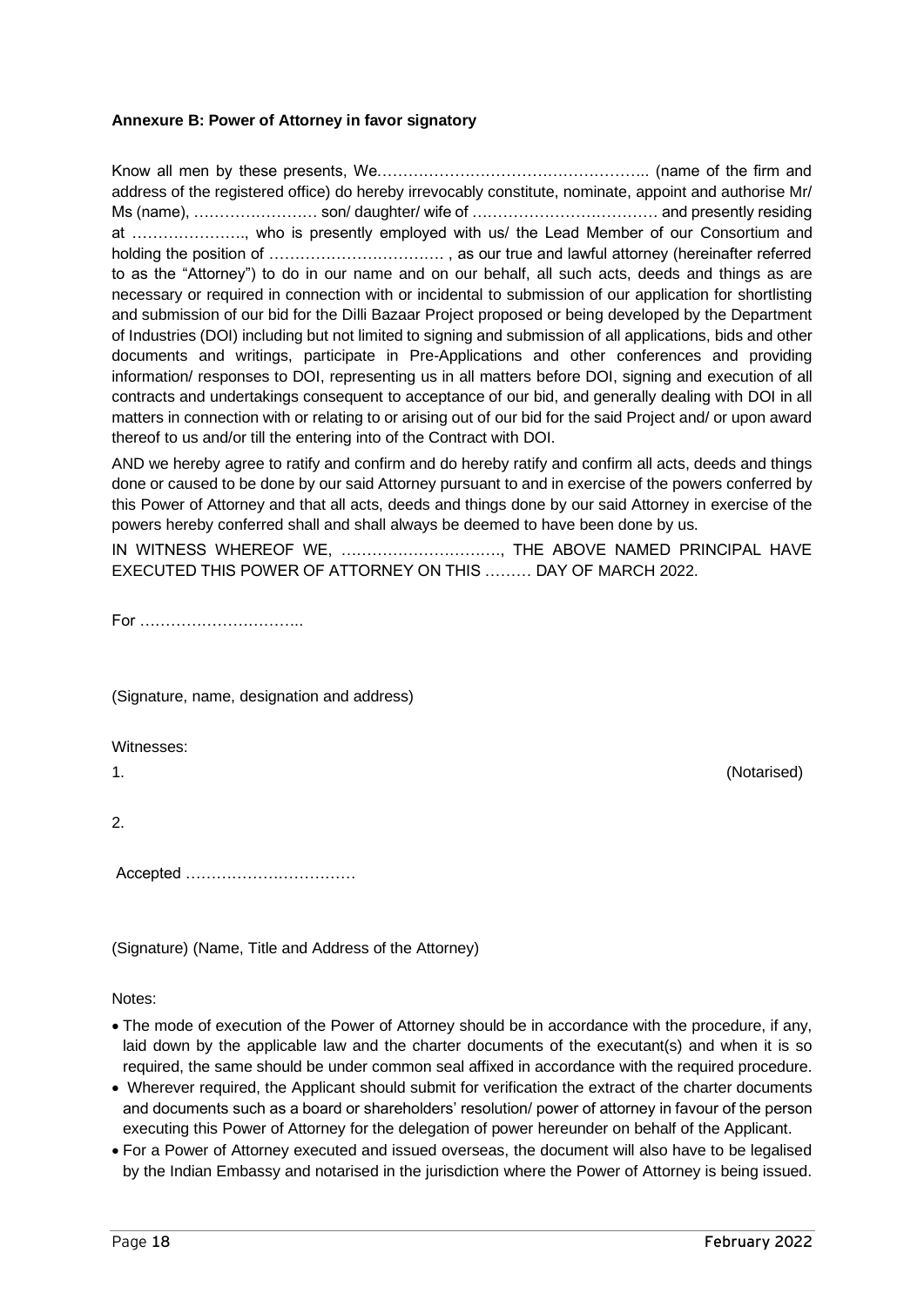However, the Power of Attorney provided by Applicants from countries that have signed the Hague Legislation Convention 1961 are not required to be legalised by the Indian Embassy if it carries a conforming Apostille certificate.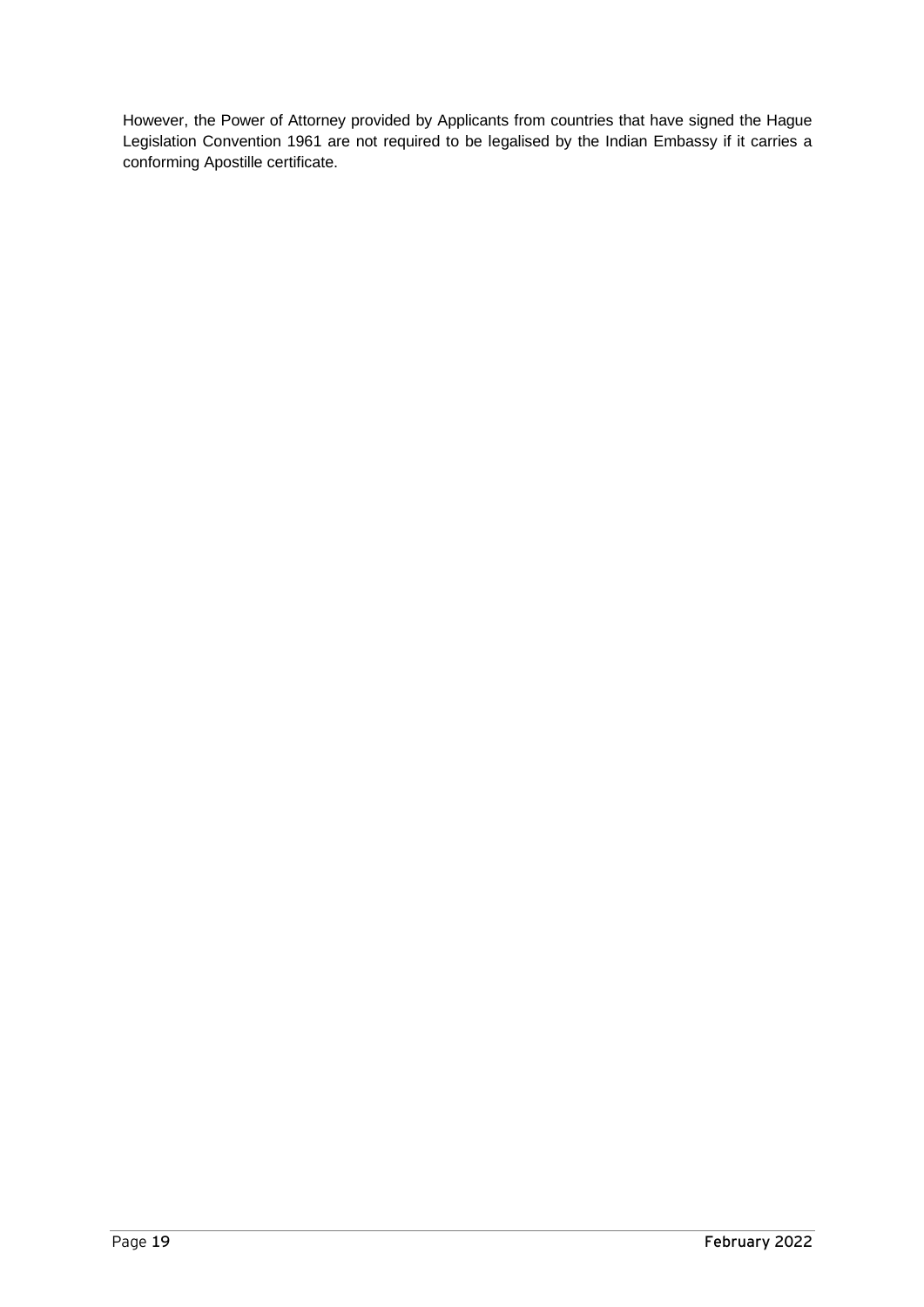#### <span id="page-20-0"></span>**Annexure C: Power of Attorney in favor of Lead Member**

Whereas the Department of Industries (DOI) has invited applications from interested parties for the implementation of Dilli Bazaar (the "Project").

Whereas, …………………………, ………………………, …………………………… and ……………………… (collectively the "Consortium") being Members of the Consortium are interested in bidding for the Project in accordance with the terms and conditions of the Expression Of Interest-cum-Request For Qualification document (EOI-cum-RFQ), Request for Proposal (RFP) and other connected documents in respect of the Project, and

Whereas, it is necessary for the Members of the Consortium to designate one of them as the Lead Member with all necessary power and authority to do for and on behalf of the Consortium, all acts, deeds and things as may be necessary in connection with the Consortium's bid for the Project and its execution.

NOW THEREFORE KNOW ALL MEN BY THESE PRESENTS

We, …………………….. having our registered office at …………………….., M/s. …………………….. having our registered office at ……………………………. M/s. ……………………………… having our registered office at …………………….., and …………………….. having our registered office at …………………….., (hereinafter collectively referred to as the "Principals") do hereby irrevocably designate, nominate, constitute, appoint and authorise M/s …………………….. having its registered office at …………………….., being one of the Members of the Consortium, as the Lead Member and true and lawful attorney of the Consortium (hereinafter referred to as the "Attorney"). We hereby irrevocably authorise the Attorney (with power to sub-delegate) to conduct all business for and on behalf of the Consortium and any one of us during the bidding process and, in the event the Consortium is awarded the contract, during the execution of the Project and in this regard, to do on our behalf and on behalf of the Consortium, all or any of such acts, deeds or things as are necessary or required or incidental to the shortlisting of the Consortium and submission of its bid for the Project, including but not limited to signing and submission of all applications, bids and other documents and writings, participate in bidders and other conferences, respond to queries, submit information/ documents, sign and execute contracts and undertakings consequent to acceptance of the bid of the Consortium and generally to represent the Consortium in all its dealings with DOI, and/ or any other Government Agency or any person, in all matters in connection with or relating to or arising out of the Consortium's bid for the Project and/ or upon award thereof till the Contract is entered into with DOI.

AND hereby agree to ratify and confirm and do hereby ratify and confirm all acts, deeds and things done or caused to be done by our said Attorney pursuant to and in exercise of the powers conferred by this Power of Attorney and that all acts, deeds and things done by our said Attorney in exercise of the powers hereby conferred shall and shall always be deemed to have been done by us/ Consortium.

IN WITNESS WHEREOF WE THE PRINCIPALS ABOVE NAMED HAVE EXECUTED THIS POWER OF ATTORNEY ON THIS …………………. DAY OF MARCH 2022.

For ……………………..

(Signature)

…………………….. (Name & Title)

For ……………………..

(Signature)

…………………….. (Name & Title)

For ……………………..

(Signature)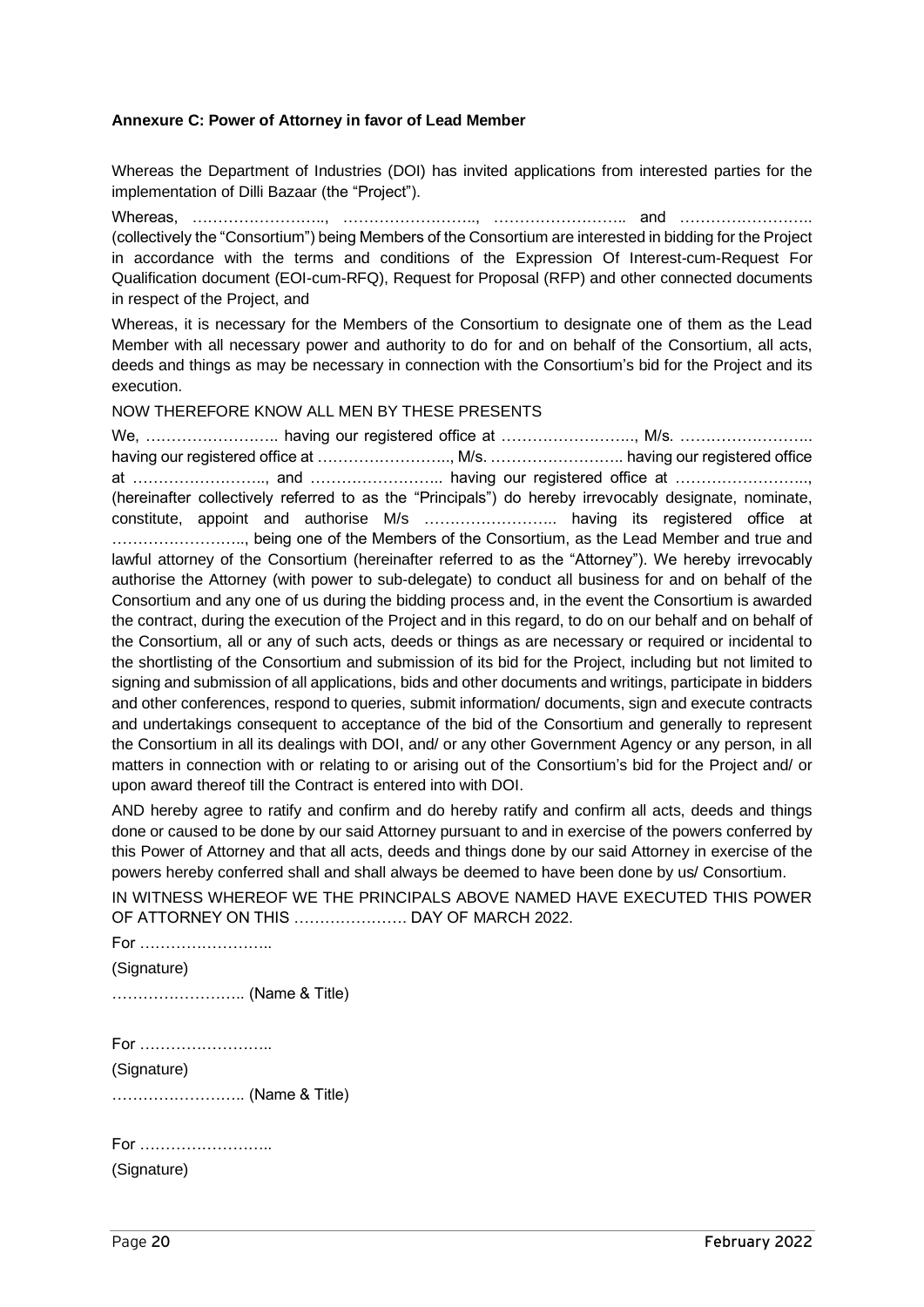…………………….. (Name & Title)

Witnesses:

1.

2.

………………………………………

#### (Executants)

(To be executed by all the Members of the Consortium)

Notes:

- The mode of execution of the Power of Attorney should be in accordance with the procedure, if any, laid down by the applicable law and the charter documents of the executant(s) and when it is so required, the same should be under common stamp affixed in accordance with the required procedure.
- Also, wherever required, the Applicant should submit for verification the extract of the charter documents and documents such as a board or shareholders' resolution/ power of attorney in favour of the person executing this Power of Attorney for the delegation of power hereunder on behalf of the Applicant.
- For a Power of Attorney executed and issued overseas, the document will also have to be legalised by the Indian Embassy and notarised in the jurisdiction where the Power of Attorney is being issued. However, the Power of Attorney provided by Applicants from countries that have signed the Hague Legislation Convention 1961 are not required to be legalised by the Indian Embassy if it carries a conforming Apostille certificate.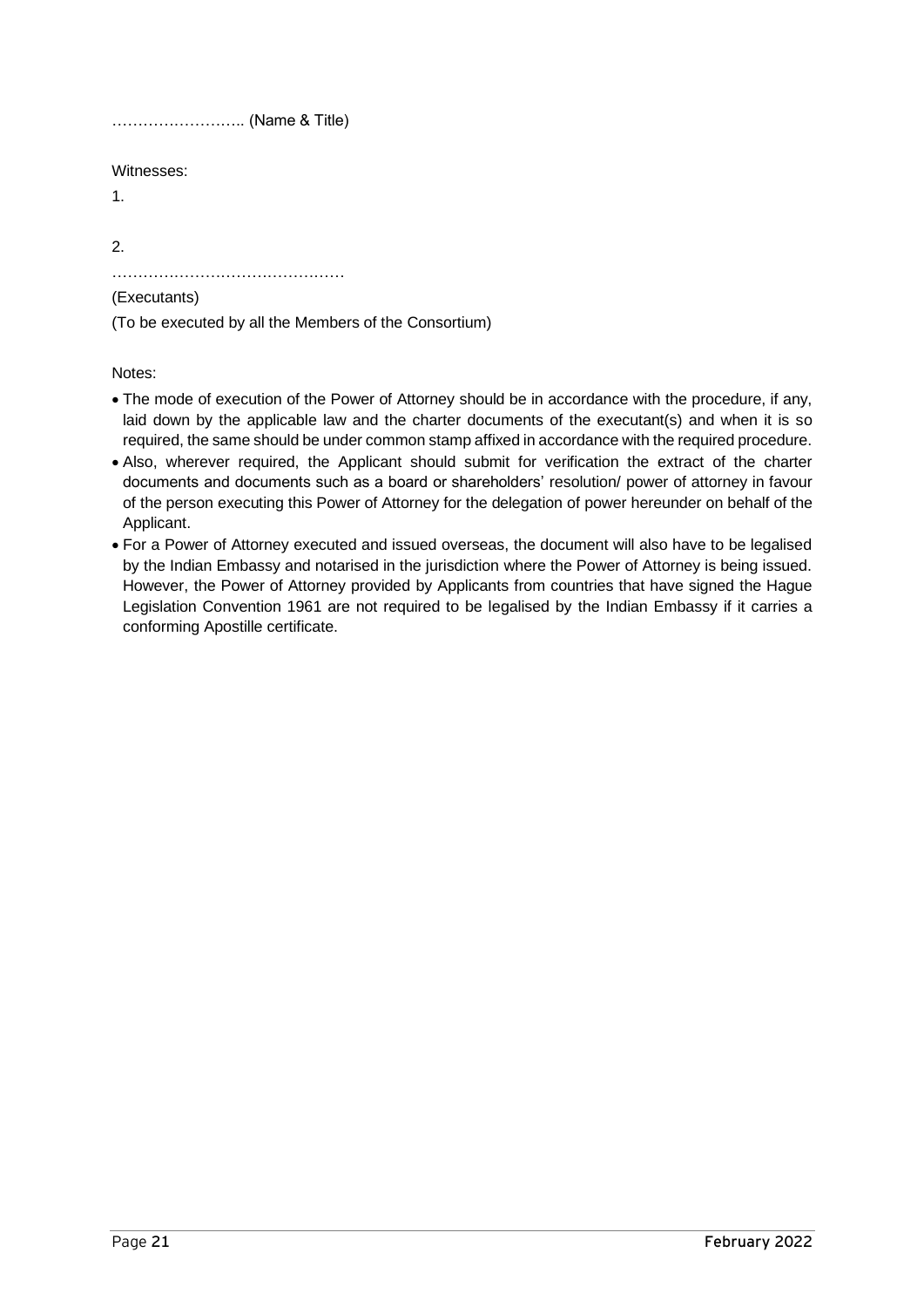## <span id="page-22-0"></span>**Annexure D: Applicant Details**

- 1. (a) Name:
	- (b) Country of incorporation:
	- (c) Address of the headquarters and its branch office(s), if any, in India:
	- (d) Date of incorporation and/ or commencement of business:

2. Brief description of the entity including details of its main lines of business and proposed type of Provider/ Partner(s) in this Project:

3. Details of individual(s) who will serve as the point of contact/ communication for DOI:

- (a) Name:
- (b) Designation:
- (c) Entity:
- (d) Address:
- (e) Telephone Number:
- (f) E-Mail Address:

#### 4. Particulars of the Authorised Signatory of the Applicant:

- (a) Name:
- (b) Designation:
- (c) Address:
- (d) Phone Number:
- 5. In case of a Consortium:
	- (a) The information above (1-4) should be provided for all the Members of the Consortium.

(b) A copy of the Jt. Bidding Agreement, as envisaged in Clause 3.1.2 should be attached to the Application.

(c) Information regarding the role of each Member should be provided as per table below:

| SI.<br>No. | <b>Name of Member</b> | Role |
|------------|-----------------------|------|
|            |                       |      |
| 2.         |                       |      |
| 3.         |                       |      |

(d) The following information shall also be provided for each Member of the Consortium: **Name of Applicant/ member of Consortium:**

| <b>Criteria</b>                                                                                                                                                               | <b>Yes</b> | <b>No</b> |
|-------------------------------------------------------------------------------------------------------------------------------------------------------------------------------|------------|-----------|
| Is the Applicant/ constituent of the Consortium blacklisted/ barred by the [Central/<br>State] Government, or any entity controlled by it, from participating in any project. |            |           |

6. A statement by the Applicant and each of the Members of its Consortium (where applicable) or any of their Associates disclosing material non-performance or contractual non-compliance in past projects, contractual disputes and litigation/ arbitration in the recent past is given below (Attach extra sheets, if necessary):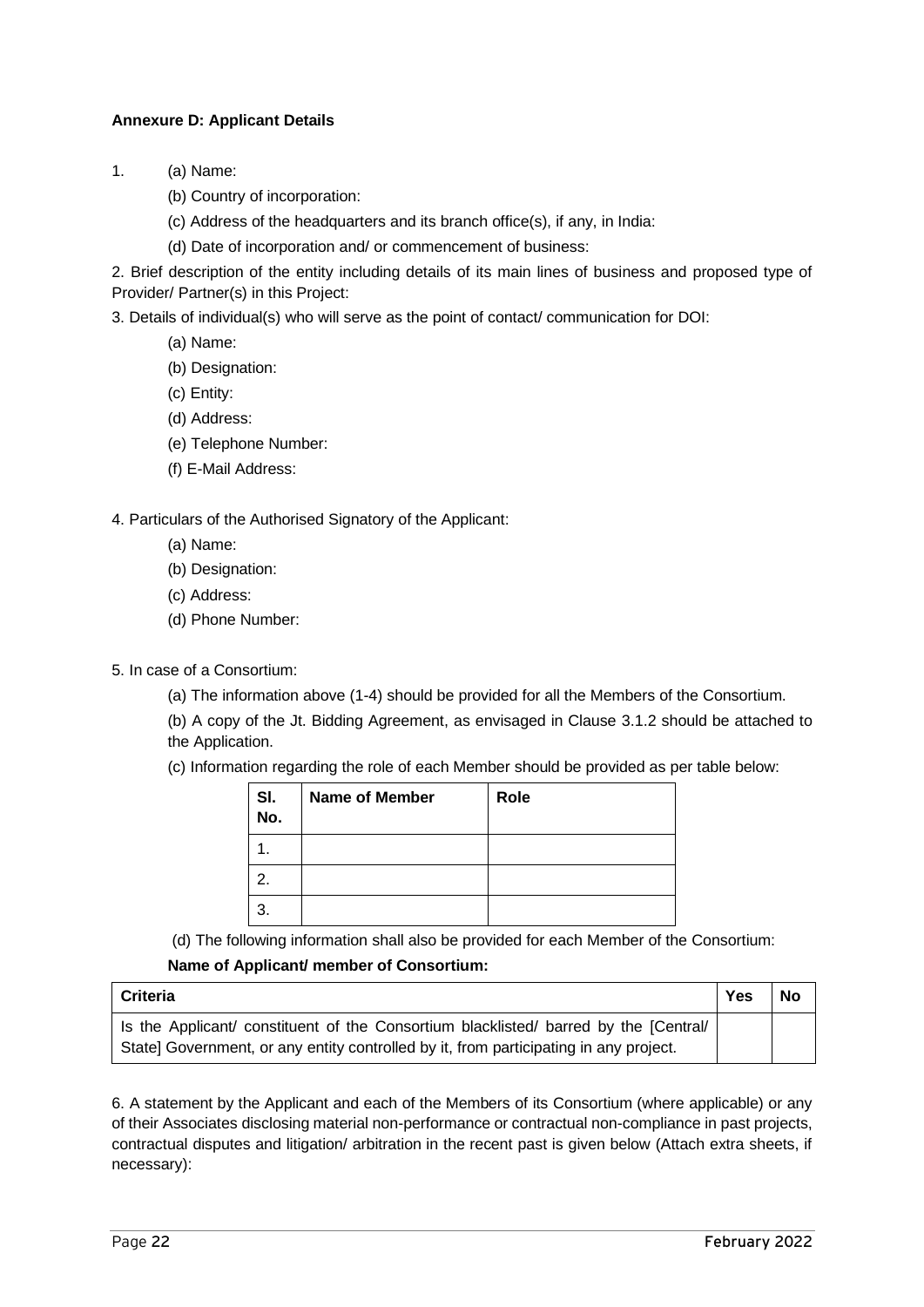#### <span id="page-23-0"></span>**Annexure E: Financial Details**

## **Net Worth (in INR Crores) as on 31 March 2021**

- For conversion of US Dollars to Rupees, the rate of conversion shall be Rupees 70 (seventy) to a US Dollar. In case of any other currency, the same shall first be converted to US Dollars as on the date 60 (sixty) days prior to the Application Deadline, and the amount so derived in US Dollars shall be converted into Rupees at the aforesaid rate. The conversion rate of such currencies shall be the daily representative exchange rates published by the International Monetary Fund for the relevant date.
- The above details should be given only for the entity applying in case of an Individual Applicant, and members in case of a Consortium Applicant, and not for its/ their parent/ subsidiary/ related companies.
- All figures quoted above shall be certified by the Applicant's statutory auditor/ Chartered Accountant and the audited annual reports, if applicable would be provided.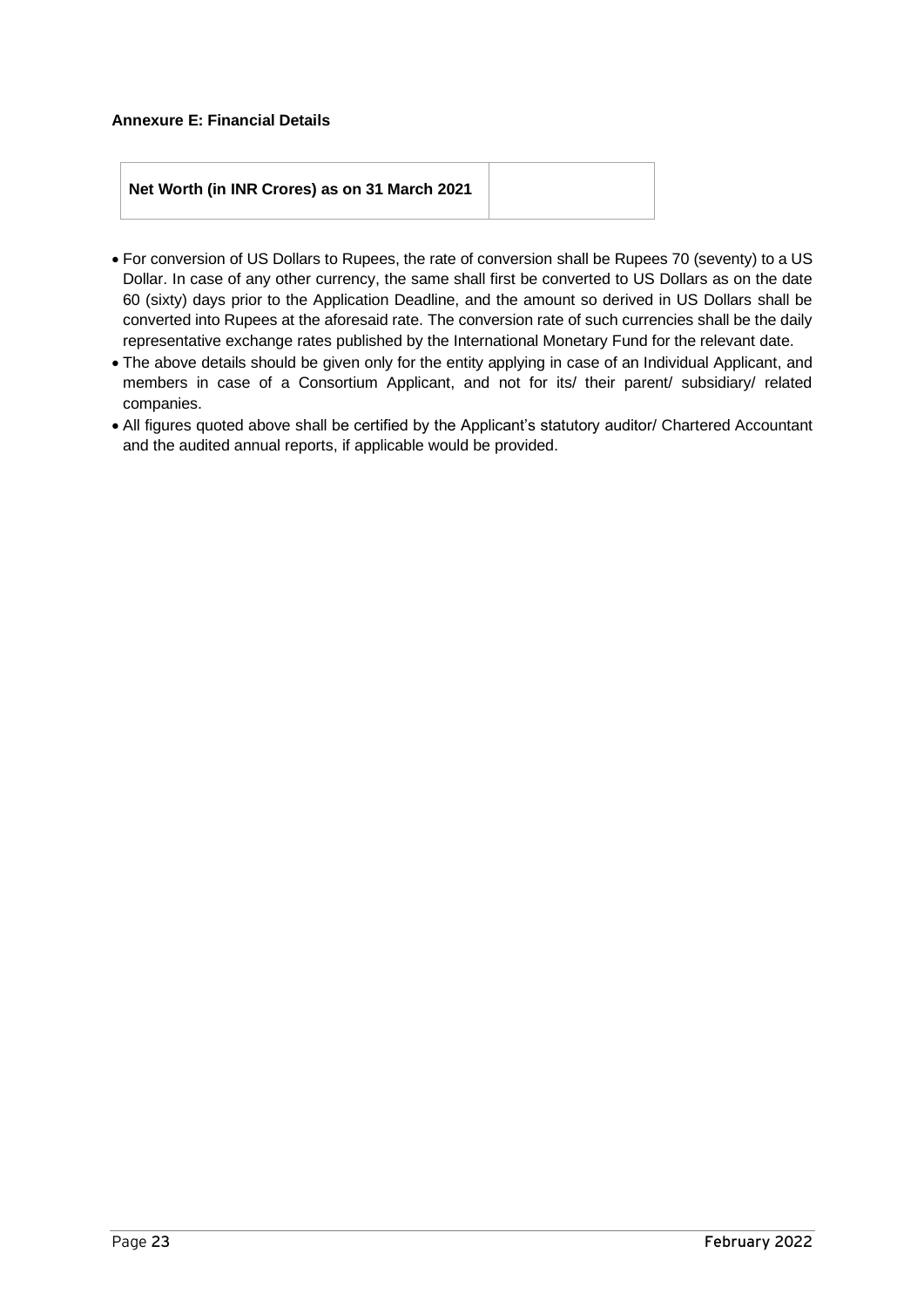## <span id="page-24-0"></span>**Annexure F: Unconditional Declaration**

We << Applicant >> hereby undertake and declare that we fulfill, and will continue to fulfill, all requirements, terms and conditions laid down by DOI as per the EOI-cum-RFQ, unconditionally.

[Signature]

[Name] [Applicant's Stamp]

Date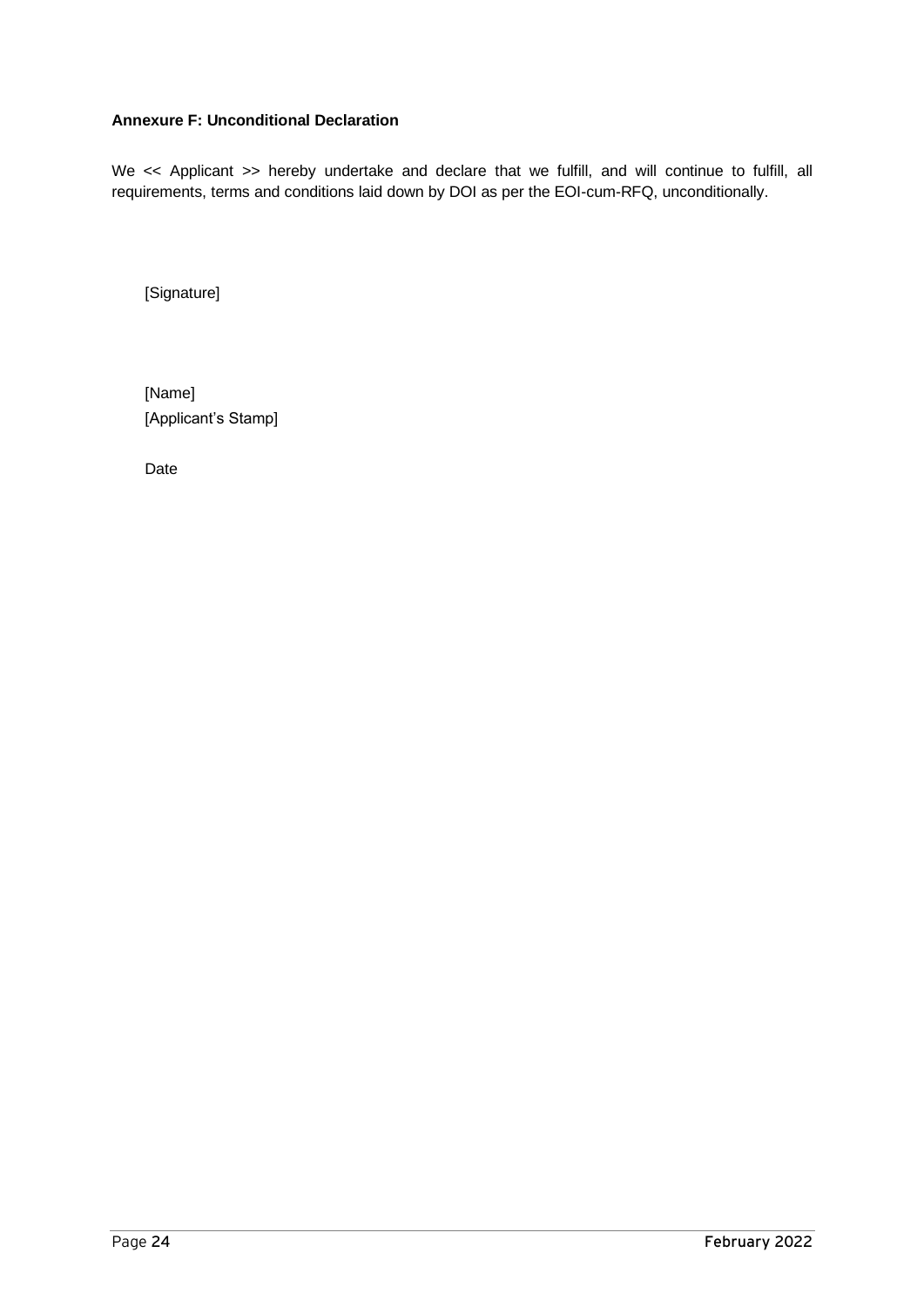## <span id="page-25-0"></span>**Annexure G: Consortium MoU**

THIS JOINT BIDDING AGREEMENT is entered into on this the ………… day of MARCH 2022

## **AMONGST**

1. {………… an entity registered as …. under….} and having its registered office at ………… (hereinafter referred to as the "**First Part**" which expression shall, unless repugnant to the context include its successors and permitted assigns)

## **AND**

2. {………… an entity registered as …. under….} and having its registered office at ………… (hereinafter referred to as the "**Second Part**" which expression shall, unless repugnant to the context include its successors and permitted assigns)

## **AND**

3. {………… an entity registered as …. under….} and having its registered office at ………… (hereinafter referred to as the "**Third Part**" which expression shall, unless repugnant to the context include its successors and permitted assigns)}

The abovementioned parties of the FIRST, {SECOND and THIRD} PART are collectively referred to as the **"Parties"** and each is individually referred to as a **"Party**"

#### **WHEREAS**,

(A) [DOI, represented by Commissioner Industries, Industries Department] (hereinafter referred to as "**DOI**" which expression shall, unless repugnant to the context or meaning thereof, include its administrators, successors and assigns) has invited applications (the **Applications**") by its request for Expression Of Interest-cum-Request For Qualification (the "EOI-cum-RFQ") for shortlisting of agencies for implementation of Dilli Bazaar (the "**Project**") through a Contract.

(B) The Parties are interested in jointly bidding for the Project as members of a Consortium and in accordance with the terms and conditions of the EOI-cum-RFQ document and other bid documents in respect of the Project, and

(C) It is a necessary condition under the EOI-cum-RFQ document that the members of the Consortium shall enter into a Joint Bidding Agreement and furnish a copy thereof with the Application.

## **NOW IT IS HEREBY AGREED as follows**:

**1. Definitions and Interpretations** In this Agreement, the capitalised terms shall, unless the context otherwise requires, have the meaning ascribed thereto under the EOI-cum-RFQ.

#### **2. Consortium**

2.1 The Parties do hereby irrevocably constitute a Consortium (the "**Consortium**") for the purposes of jointly participating in the Bidding Process for the Project.

2.2 The Parties hereby undertake to participate in the Bidding Process only through this Consortium and not individually and/ or through any other Consortium constituted for this Project, either directly or indirectly or through any of their Associates.

**3. Covenants** The Parties hereby undertake that in the event the Consortium is declared the selected Bidder and awarded the Project, it shall enter into a Contract with DOI for performing all its obligations as the Contractor in terms of the Contract for the Project.

**4. Role of the Parties** The Parties hereby undertake to perform the roles and responsibilities as described below: (a) Party of the First Part shall be the Lead member of the Consortium and shall have the power of attorney from all Parties for conducting all business for and on behalf of the Consortium during the Bidding Process and until the Appointed Date under the Contract; (b) Party of the Second Part shall be {the Technical Member of the Consortium; and} {(c) Party of the Third Part shall be the Financial Member of the Consortium.}

**5. Joint and Several Liability** The Parties do hereby undertake to be jointly and severally responsible for all obligations and liabilities relating to the Project and in accordance with the terms of the RFQ, RFP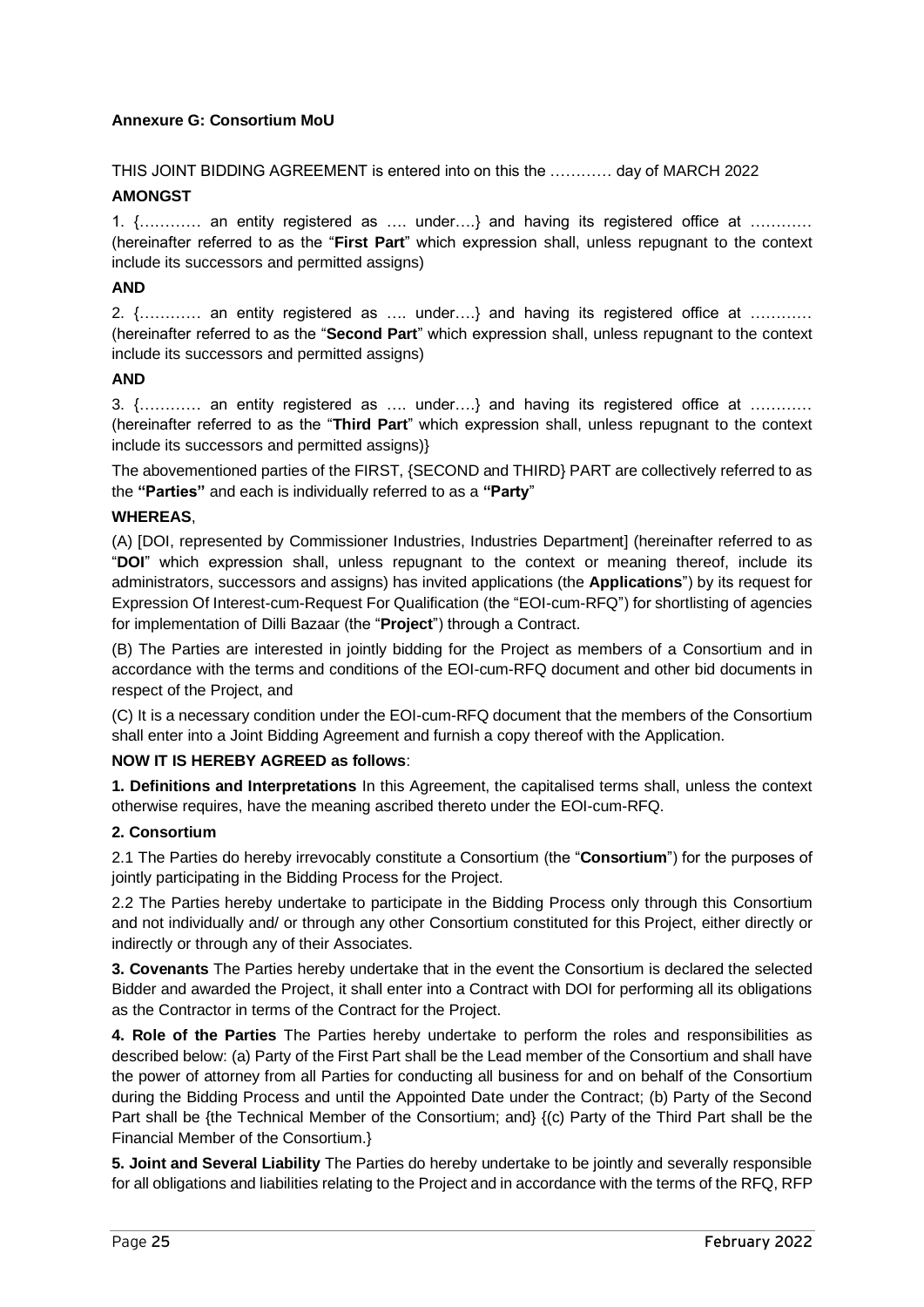and the Contract, till such time as the completion of the Project is achieved under and in accordance with the Contract.

**6**. **Share of work in the Project** The Parties agree that the proportion of work in the Contract to be allocated among the members shall be as follows: First Party: Second Party: {Third Party:} Further, the Lead Member shall itself undertake and perform at least 50 (fifty) per cent of the development works comprising the contract, in terms of the value thereof, if the Contract is allocated to the Consortium.

**7. Representation of the Parties** Each Party represents to the other Parties as of the date of this Agreement that:

(a) Such Party is duly organised, validly existing and in good standing under the laws of its incorporation and has all requisite power and authority to enter into this Agreement;

(b) The execution, delivery and performance by such Party of this Agreement has been authorised by all necessary and appropriate corporate or governmental action and a copy of the extract of the charter documents and board resolution/ power of attorney in favour of the person executing this Agreement for the delegation of power and authority to execute this Agreement on behalf of the Consortium Member is annexed to this Agreement, and will not, to the best of its knowledge:

(i) require any consent or approval not already obtained;

(ii) violate any Applicable Law presently in effect and having applicability to it;

(iii) violate the memorandum and articles of association, by-laws or other applicable organisational documents thereof;

(iv) violate any clearance, permit, concession, grant, license or other governmental authorisation, approval, judgement, order or decree or any mortgage agreement, indenture or any other instrument to which such Party is a party or by which such Party or any of its properties or assets are bound or that is otherwise applicable to such Party; or

(v) create or impose any liens, mortgages, pledges, claims, security interests, charges or Encumbrances or obligations to create a lien, charge, pledge, security interest, encumbrances or mortgage in or on the property of such Party, except for encumbrances that would not, individually or in the aggregate, have a material adverse effect on the financial condition or prospects or business of such Party so as to prevent such Party from fulfilling its obligations under this Agreement;

(c) this Agreement is the legal and binding obligation of such Party, enforceable in accordance with its terms against it; and

(d) there is no litigation pending or, to the best of such Party's knowledge, threatened to which it or any of its Affiliates is a party that presently affects or which would have a material adverse effect on the financial condition or prospects or business of such Party in the fulfillment of its obligations under this Agreement.

**8. Termination** This Agreement shall be effective from the date hereof and shall continue in full force and effect until Project completion is achieved under and in accordance with the Contract, in case the Project is awarded to the Consortium. However, in case the Consortium is either not pre-qualified for the Project or does not get selected for award of the Project, the Agreement will stand terminated in case the Applicant is not pre-qualified or upon return of the Bid Security by DOI to the Bidder, as the case may be.

#### **9. Miscellaneous**

9.1 This Joint Bidding Agreement shall be governed by laws of {India}.

9.2 The Parties acknowledge and accept that this Agreement shall not be amended by the Parties without the prior written consent of DOI.

IN WITNESS WHEREOF THE PARTIES ABOVE NAMED HAVE EXECUTED AND DELIVERED THIS AGREEMENT AS OF THE DATE FIRST ABOVE WRITTEN.

SIGNED, SEALED AND DELIVERED SIGNED, SEALED AND DELIVERED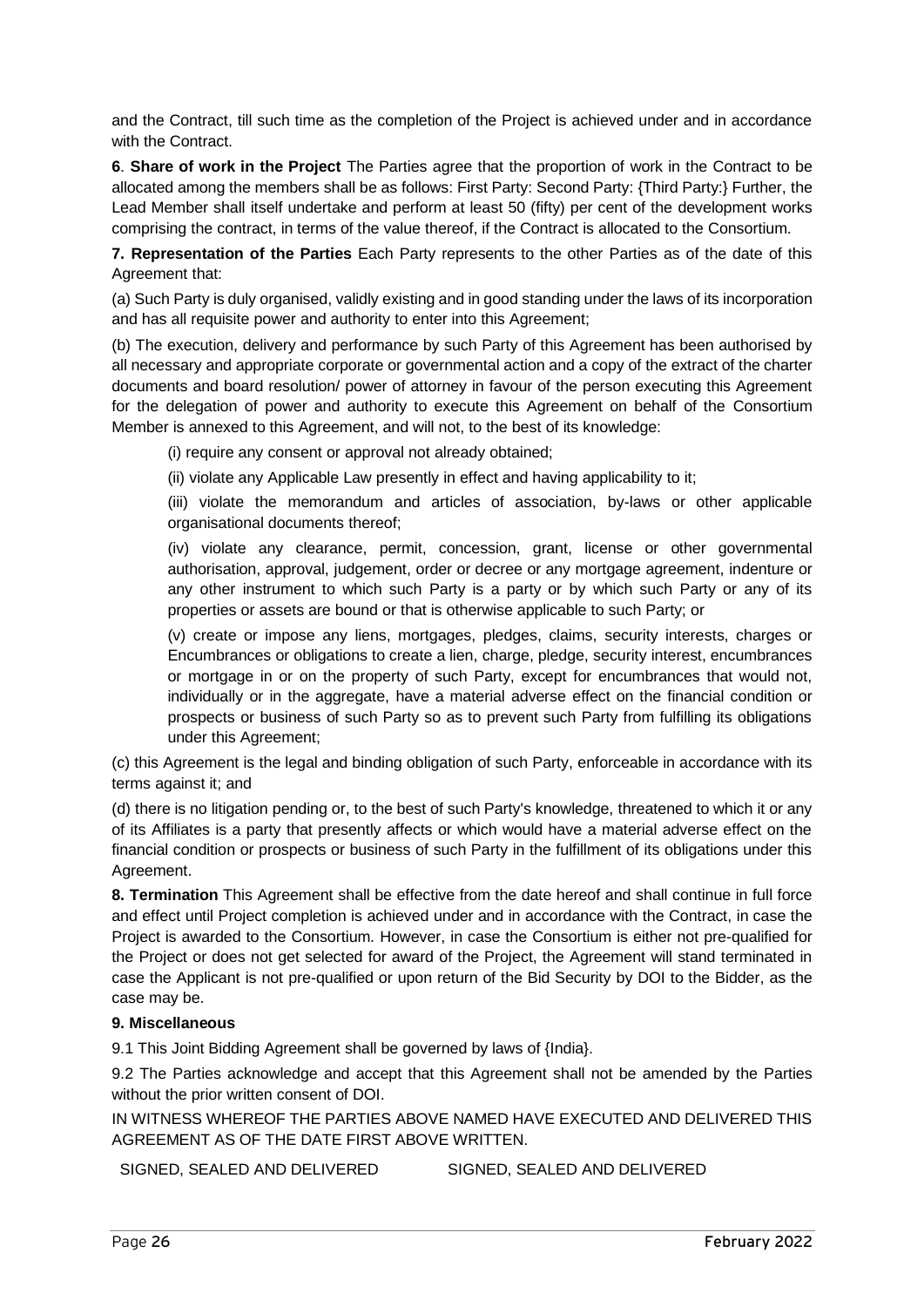| For and on behalf of |                    |
|----------------------|--------------------|
| LEAD MEMBER by:      | <b>SECOND PART</b> |
| (Signature)          | (Signature)        |
| (Name)               | (Name)             |
| (Designation)        | (Designation)      |
| (Address)            | (Address)          |

SIGNED, SEALED AND DELIVERED

For and on behalf of

THIRD PART

(Signature)

(Name)

(Designation)

(Address)

In the presence of:

 $1.$  2.

## *Notes*:

1. The mode of the execution of the Joint Bidding Agreement should be in accordance with the procedure, if any, laid down by the Applicable Law and the charter documents of the executant(s) and when it is so required, the same should be under common seal affixed in accordance with the required procedure.

2. Each Joint Bidding Agreement should attach a copy of the extract of the charter documents and documents such as resolution/ power of attorney in favour of the person executing this Agreement for the delegation of power and authority to execute this Agreement on behalf of the Consortium Member.

3. For a Joint Bidding Agreement executed and issued overseas, the document may be legalised by the Indian Embassy and notarized in the jurisdiction where the Power of Attorney has been executed.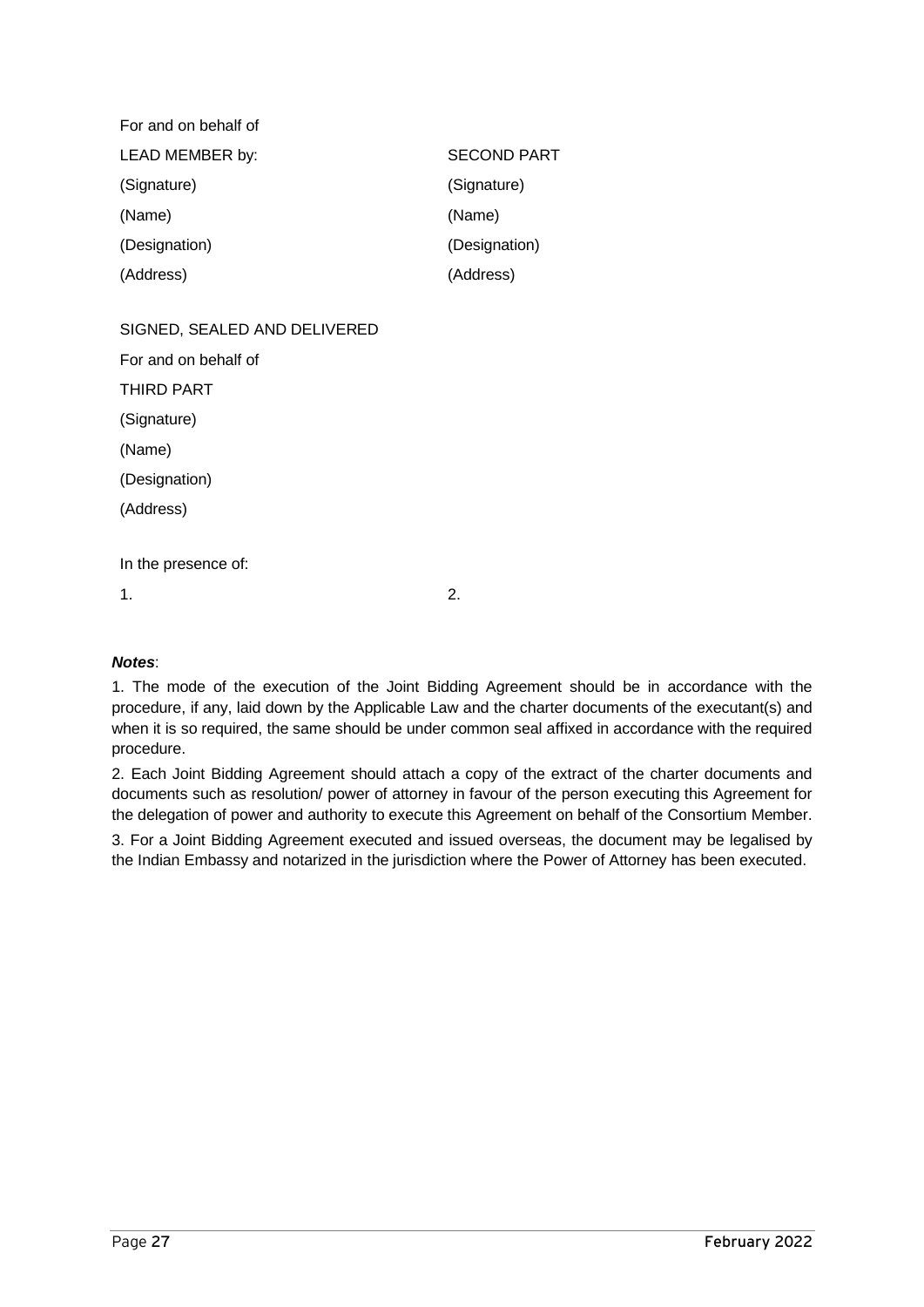## <span id="page-28-0"></span>**ANNEXURE II- REFERENCES: Delhi Bazaar Modules**

| S.No.          | <b>Modules</b>    | <b>Description</b>                                                                                                                                                                                                                                                                                                                                                                                                                                                                                                                  |
|----------------|-------------------|-------------------------------------------------------------------------------------------------------------------------------------------------------------------------------------------------------------------------------------------------------------------------------------------------------------------------------------------------------------------------------------------------------------------------------------------------------------------------------------------------------------------------------------|
| 1              | <b>Seller</b>     | The Seller module will support an e-form enabling seller-Onboarding,<br>Registration, Submission (attachments enabled) and Verification of Sellers.<br>The module will be further integrated with a well-defined Seller profile<br>comprising of Microsites, Product catalogues etc. This module will capture<br>end-to-end details for Seller front from login to integration with partners for<br>enablement of fully enabled microsite. This module may also allow sellers to<br>opt for financing assistance through an e-form. |
| $\overline{2}$ | Product           | The Product module will help in creating a product profile of each seller<br>through a Master catalogue of Products and Services. The master catalogue<br>may have smart features enabling easy access to Sellers. The Product<br>module may be integrated with Dashboard module featuring Profile<br>completion status and Profile updates. This will be further integrated to a<br>dynamic Micro-site module.                                                                                                                     |
| 3              | <b>Microsite</b>  | The Microsite module is a dynamic module integrated with details from Seller<br>and Product module. This features product catalogues, product specific<br>details & contact details of store and businesses. This showcases the front<br>page of any seller which directly connects the sellers to visitors.                                                                                                                                                                                                                        |
| 4              | <b>Market</b>     | The Market module displays a composite structure with various Storefronts<br>of each shop registered under a market area with details specific to local<br>markets. This module will have further details related to Geography, USP of<br>the marketplace, etc. This module will be further linked to Navigation module<br>and Search module with an intent to create an inclusive and dedicated<br>Market page.                                                                                                                    |
| 5              | <b>Search</b>     | This Search Module will enable various advanced search capabilities on the<br>portal with respect to Product, Category, Market, Seller/ Shops & Location                                                                                                                                                                                                                                                                                                                                                                            |
| 6              | <b>Navigation</b> | This module caters to the 3D, 2D-Navigation featured under different Market<br>pages. The seamless walkthrough feature under navigation module may<br>help the users feel the lanes of markets. This module may help in discovering<br>stores and storefronts specific to a particular market. The home page may<br>also cover the city map with defined market areas complementing with<br>details on nearby iconic locations, public transport, accommodation,<br>restaurants etc.                                                |
| 7              | Governance        | This module may help ensure authenticity and transparency in Dilli Bazaar<br>portal with links for Verification and authorisation of Sellers being on-<br>boarded. Additional features like Grievance handling, Security (profile, data<br>etc), Government/ Admin support, FAQ, Policies etc may also be a part of<br>this module.                                                                                                                                                                                                 |
| 8              | <b>Dashboard</b>  | Separate composite Dashboard for different stakeholders including GNCTD<br>and DOI officials, Market representatives, 3rd party integration sites and<br>individual sellers featuring different parameters to help in further analysis and<br>reporting.                                                                                                                                                                                                                                                                            |